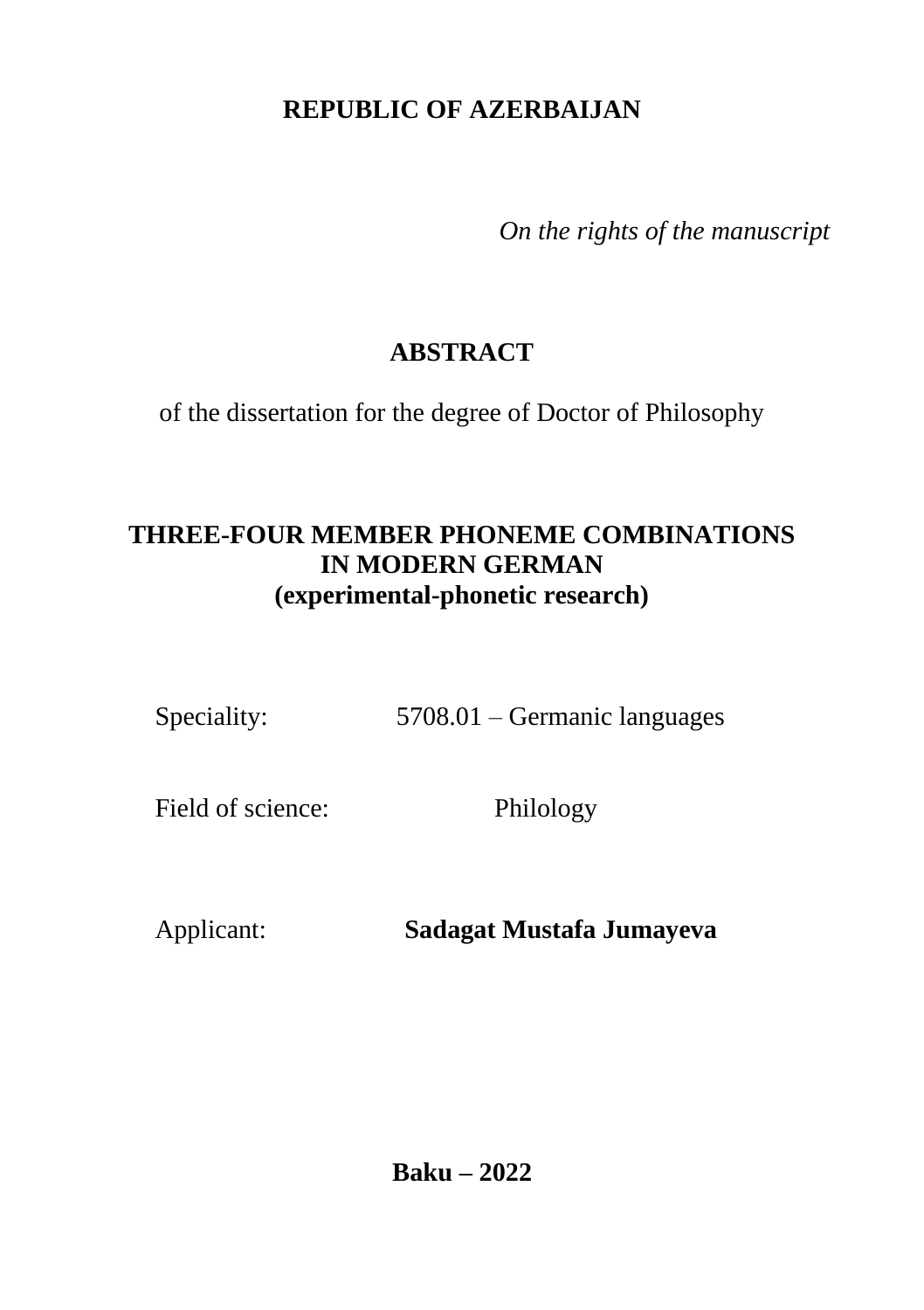The work was performed at the Department of Indo-European languages of the Institute of Linguistics named after Nasimi of Azerbaijan National Academy of Sciences and at the Laboratory of Experimental Phonetics and Applied Linguistics of Azerbaijan University of Languages.

| Scientific supervisor: | Doctor of Philological Sciences, Professor<br>Fakhraddin Yadigar Veysalli           |  |
|------------------------|-------------------------------------------------------------------------------------|--|
| Official opponents:    | Doctor of Philological Sciences, Professor<br>Saadat Mammad Zeynalova               |  |
|                        | Doctor of Philological Sciences,<br>Associate Professor<br>Rena Teymur Safaraliyeva |  |

**Doctor of Philosophy on Philology,** Associate Professor Khuraman Salim Askerova

Dissertation council ED 2.12 of Supreme Attestation Commission under the President of the Republic of Azerbaijan operating at Azerbaijan University of Languages

 $\left(\frac{1}{2}, \frac{1}{2}, \frac{1}{2}, \frac{1}{2}, \frac{1}{2}\right)$ Chairman of the the Best disserted that selentificsecretary of the acauchine<br>Vomal Mahdi Abdullavav and i Dissertation council: Dissertation council: Associates Professor

Chairman of the Constitution of the theory

scientific seminar:

 $\sim$ 

Doctor of Philosophy on Philology, Associate Professor<br>Irada Nadir Sardarova

**Doctor of Philological Sciences,** Associate Professor Konul Elkhan Abdurahmanova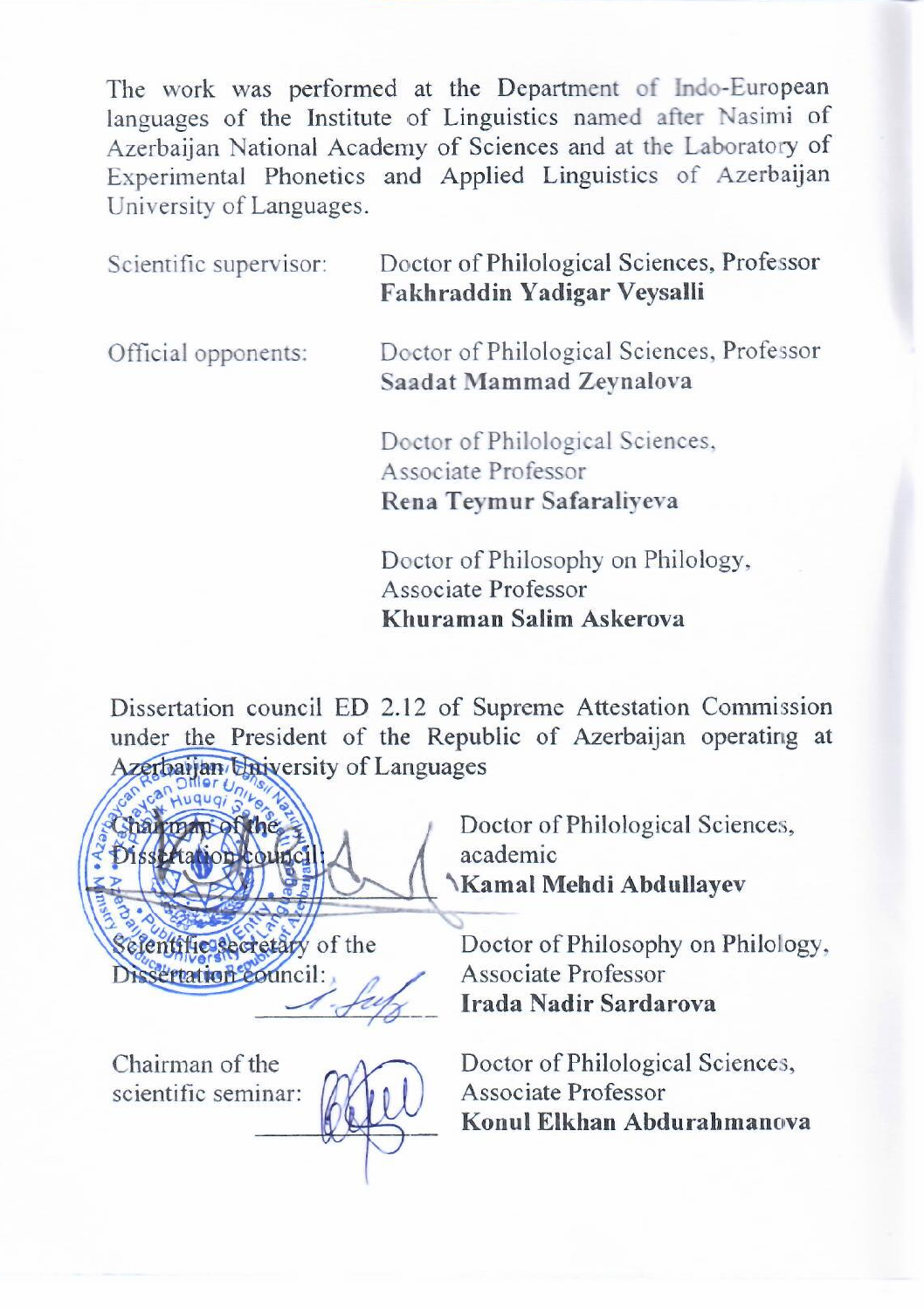## **GENERAL CHARACTERISTICS OF THE WORK**

**The actuality and the usage degree of the research work.** The study of the features of the realization of the phoneme inventory of the language in the act of speech is one of the important issues of syntagmatic phonology, because the investigation of paradigmatic relations alone is not enough in the interpretation of the phonological system. F.Y.Veysalli notes: *"In paradigmatics, when the confrontation of units is on the same differential features, the interaction in syntagmatics is opposition. It expands its range in terms of variability, and in addition to differential features, it also includes integral features" 1 .*

When defining phoneme combinations in syntagmatics, it is necessary to take into account the universal and special, i.e. the specific peculiarities of a particular language system. According to N.S.Trubeskoy, *"phoneme combinations in each language are only special, they are subjected to the rules and laws applicable to that language, and they must be examined separately for each language"<sup>2</sup> .* Y.S. Maslov pointed out that *"each language has a wide set of repetitive elements and a system of flexible rules by which these elements are combined in meaningful sentences" 3 .*

The combinatorics of phonemes is an important feature of language units due to their fundamental system-wide features, such as discreteness and diversity. In syntagmatics, the rules of combining phonemes in the description of system and structural features of a language are no less important than its phonemic structure. According to A.A.Akhundov, *"without statistical analysis of the* 

<sup>1</sup> Вейсалов, (Вейсялли) Ф.Я. Вариативность гласных фонем современного немецкого языка (экспериментальные данные и теоретические проблемы) / F.Y.Veysəlli. Seçilmiş əsərləri, – Bakı: Mütərcim, – II c. – 2014. – s. 223.

<sup>2</sup> Trubeskoy, N.S. Fonologiyanın əsasları. / Almancadan tərcüməsi, "Son söz" və "Qeydlər" prof. F.Veysəllinindir. – Bakı: 2-ci nəşri, – 2012. – s. 310.

<sup>&</sup>lt;sup>3</sup> Маслов, Ю.С. Введение в языкознание. – Москва: Высшая школа, – 1974. – с. 4.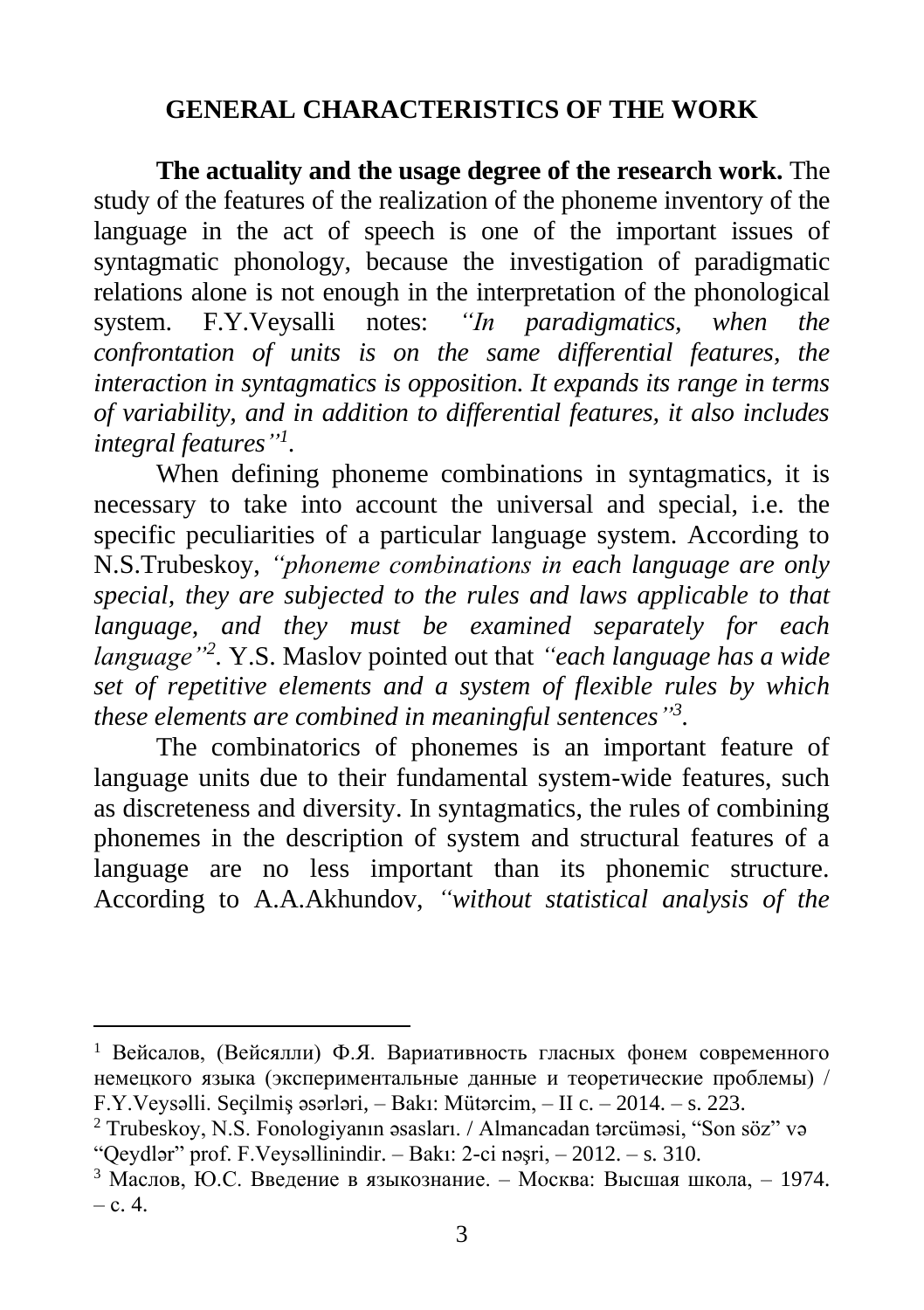*phonemes of a language, the analysis of its phoneme structure, the system of phonemes can not be considered complete" 4* .

According to F.Y. Veysalli, *"... the combination is subjected to certain regularities inherent in each language ... the phoneme inventory of the language also contributes to the successful study of the combinatorics of phonemes. … If the inventory of phonemes is small, for example, in languages without diphthongs and affricates, then the rules of phoneme combinations in that language will be much larger. ... if the phoneme inventory is large, then there should be fewer phoneme combinations. ... there is an inverse relationship between the number of phonemes in a language and their combinatorial rules"<sup>5</sup> .*

Comparison of the phoneme system and phonotactical features helps to identify similarities and differences in languages, the key to mastering the phonological system of the second language. It helps to identify receptive difficulties, because phonemes and phoneme combinations which are not typical for the mother tongue in the studied language create certain difficulties. In the absence of threeand four-member consonant combinations in the syllable and morpheme in the Azerbaijani language, such combinations are common in the German. For example, Azerbaijanians have difficulties in pronunciation of the consonant combinations in German, for example: /mst/, /ʀtsf/, /nʃtʀ/, /ʀntʀ/, /ntʃl/, /ʀnʃt/, /ʀth/, /nstʀ/, /kbʀ/, /nʃv/, /ʀnst/, /pstl/, /ʀpst/, /ʀkfʀ/, /nktl/, /ʀpst/,/lpst/, /mtsm/, /nst/, /pskʀ/, /nstl/, /ʀstl/, /ŋst/, /pstʀ/, /ntʀ/, /ntsh/, /çsl/, /mpn/, /stk/, /nsf/, /npl/, /stʀ/, /nst/, /nsk/, /ktʀ/, /mpk/.

The study of phonemic combinations in syntagmatics allows to determine the regularities that constitute the essence of the phonological system, which, in turn, is especially relevant for typological research. An accurate description of the problem provides a basis for the identification of similarities and differences

<sup>4</sup> Axundov, A.A. Azərbaycan dilinin fonemlər sistemi. – Bakı: Maarif, – 1973.  $-$  s. 203.

<sup>5</sup> Вейсалов, (Вейсялли) Ф.Я. Вариативность гласных фонем современного немецкого языка (экспериментальные данные и теоретические проблемы) / F.Y.Veysəlli. Seçilmiş əsərləri, – Bakı: Mütərcim, – II c. – 2014. – s.312.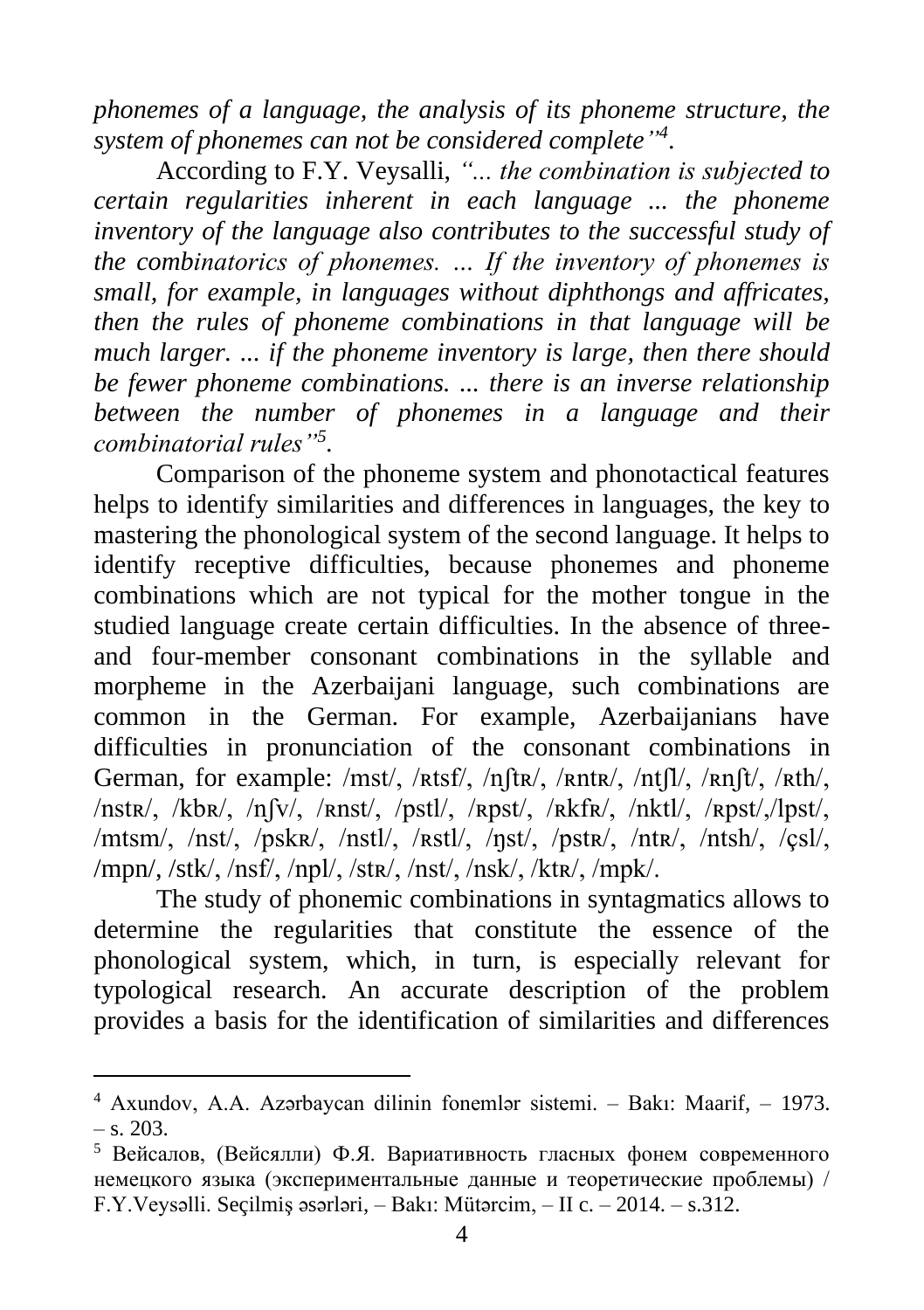between the phonotactic models of languages, the frequency of usage of phonemes in syntagmatics. All this can be evaluated as the relevance of the research.

This topic had been investigated in researches of N.S.Trubeskoy, H.Glison, J.Greenberg, A.Demirchizade, A.A.Akhundov, Y.S.Maslov, L.R. Zinder, L.V.Bondarko, F.Y.Veysalli, L.A.Verbitskaya, R.K.Potapova and others. However, a study of the linguistic literature on the subject reveals that the problem has not been adequately studied in terms of experimentalphonetic analysis.

**The object and the subject of the research.** The object of research is to determine the phonetic structure of German words in the light of three-four member phoneme combinations. The object of this dissertation is to study the regularities of the structure of phonemes of words in the German language. Combinatorial analysis shows that not all consonants are connected to each other in the same way.

The subject of the research is to generalize and classify the features of usage of consonant combinations in the word structure on the basis of German language material.

**Aims and objectives of the research work.** The main purpose of the research is to study the characteristics of three- and fourmember consonant combinations in the syntagmatic structure of the German language and to determine their main phonotactic syllable models. In order to perceive the mechanism of formation of threeand four member consonant combinations more completely and diversified and to analyze them we, in some cases involve in research two-member consonant combinations, too. For this purpose, the following tasks were performed in the research:

– to analyze the scientific and theoretical literature on the subject;

– to select language material for experimental-phonetic analysis in accordance with the purpose of the research;

– to group the consonant combinations used in German in the be beginning of the word (anlaut), in the middle of the word (inlaut) and at the end of the word (auslaut);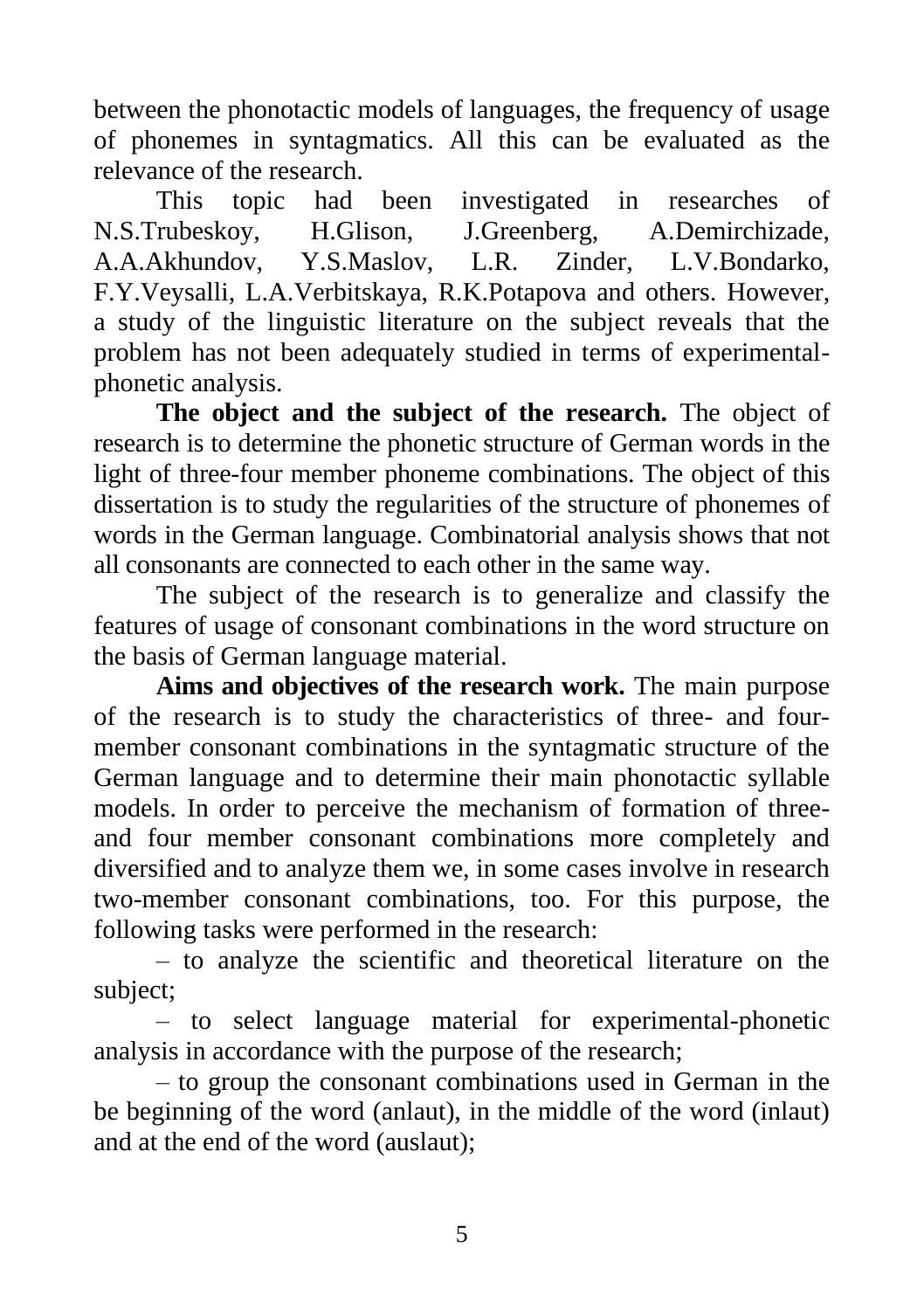– to determine the variability of consonant combinations in German;

– to reveal the combinatorial reguliarities of consonants in spontaneous speech and to summarize the acoustic indicators of experiments;

– to carry out a qualitative analysis of syllables on the basis of known syllable models in German and to determine the characteristics of syllables according to two parameters open /closed, covered/ uncovered on the basis of language material;

– to determine the longitude of words and to define the reguliarities of syllable composition in their structure;

– to give an experimental-phonetic interpretation of the differences and similarities in the phonotactics of consonant combinations in German.

**The research methods.** Comparative, mathematical and statistical calculation, oscillographic analysis methods were used in the research. "150 monosyllabic, disyllablic and polysyllablic words from Dude's Das deutsche Wörterbuch" (1962) were selected as research material in German.

#### **The main provisions for defense:**

1. The discovery of phonotactic models in syntagm should be based on the results of the analysis of specific language material.

2. In order to identify phonotactic models on the syntagmatic axis, it is necessary to study the possible phoneme combinations in the structure of the word at the beginning, middle, end (anlaut, inlaut, auslaut).

3. Syntagmatic analysis of phoneme realization in a specific language serves to determine the characteristics of usage combinatorial features.

4. The study of peculiarities of usage of phonemes in paradigmatics and syntagmatics allows to identify the characteristics of general combinatorial models for a number languages.

5. In the flow of speech the activity of syllable components gives the possibility of differentiation of discrete components of information and also it realize their integration into a whole informative structure. Taking into consideration characteristics of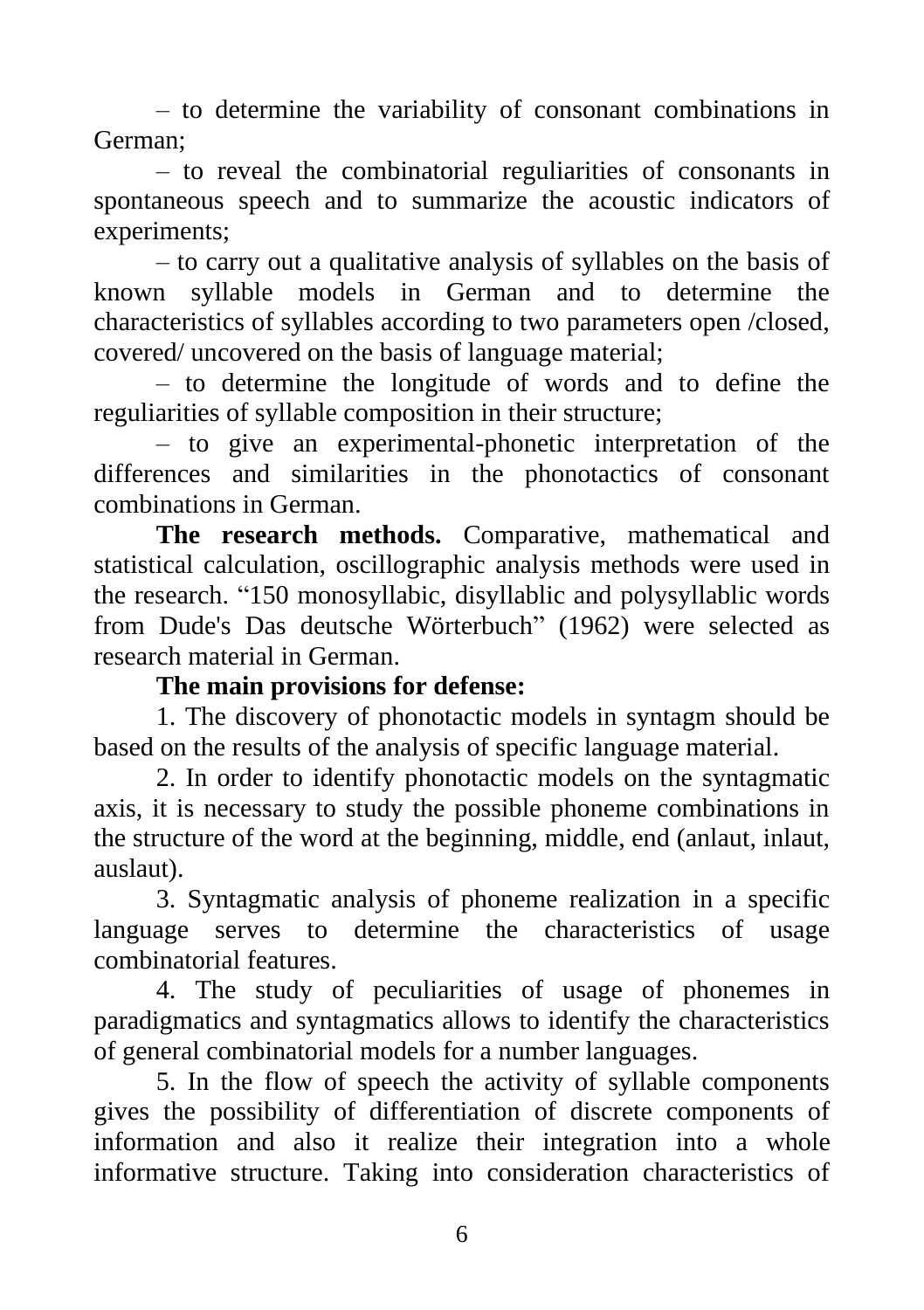segmental and suprasegmental rules gives the base to the proper or correct realized syllable consequence, to adequate transmission of information in the process of communication.

6. It is possible to master the norms of pronunciation of German languages (German – S.J.) on the basis of their dynamic and typical syllable models used for a construction of a statement.

7. At the modern stage of phonological researches it is impossible to study oral speech without reference to segmentation because the phonetic articulation of speech gives an impetus to solve a number of problems – the perception of speech, automatic recognition etc.

**The scientific novelty of the research**. The scientific novelty of the work is that in scientific-theoretical literature the German language is studied not only on the basis of monosyllabic words, but also in polysyllable words. In addition, the statistical study of the frequency of usage of phoneme combinations and the experimentalphonetic study of the phonetic changes in which the consonants are exposed in these combinations can be considered as a scientific novelty of the work.

**Theoretical and practical significance of the research.** Theoretical significance can be deduced from the fact that the results of the research can be applied to future research in the field of phonotactics. The results can also be used as a platform for learning phonemic combinations of other languages.

The results of the research can find their practical application in the teaching of the course of practical phonetics of the German language. Also, the experimental-phonetic results of the research may be used in lectures on theoretical courses of German phonetics, in compilation of textbooks etc.

**Approbation and application.** The main items of the research work are reflected in the published articles of the author, as well as discussed at the scientific seminar of the Department of Indo-European of Languages.

**The name of the organization where the dissertation is performed.** The dissertation work was performed in the department of Indo-European languages of the Institute of Linguistics named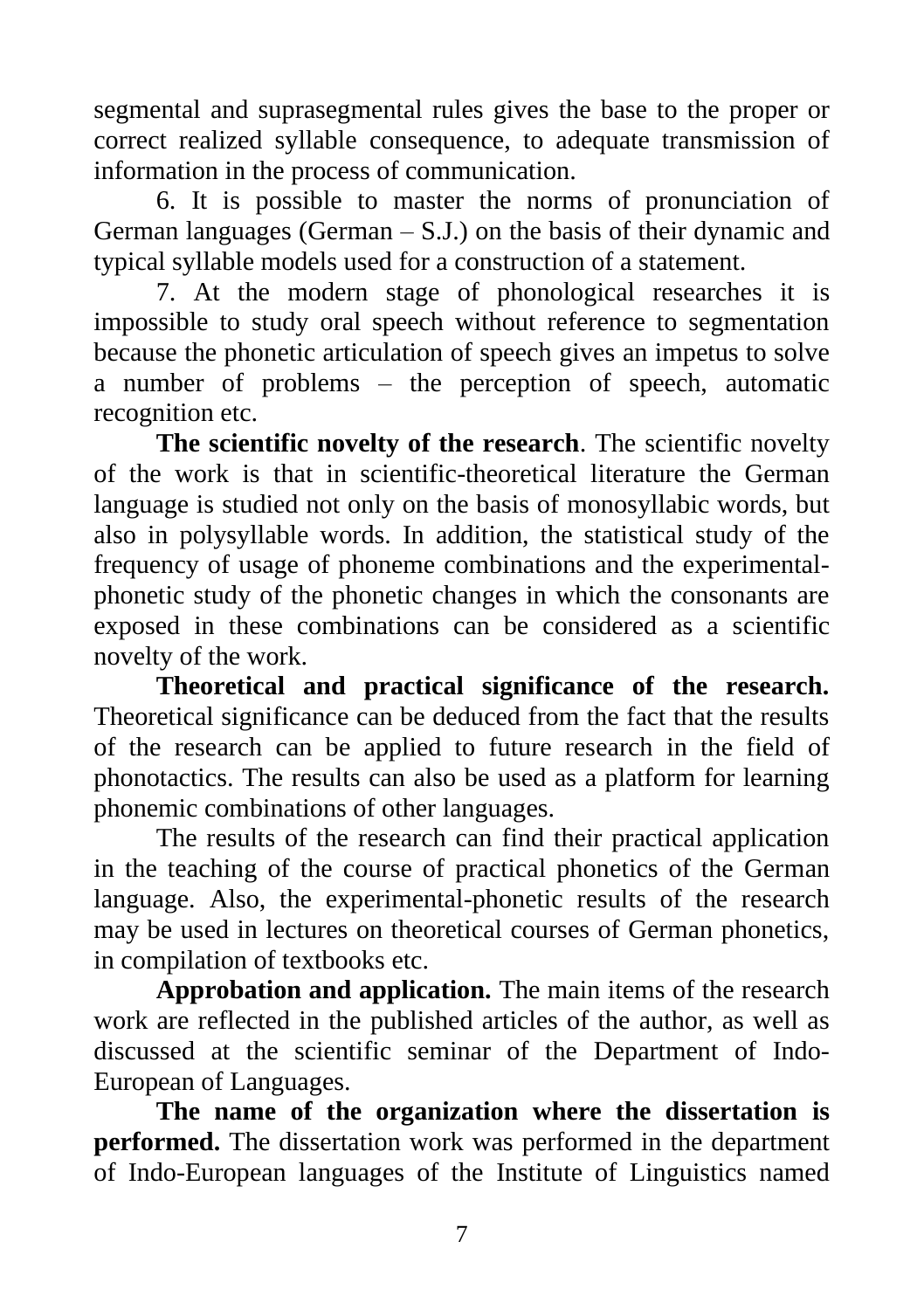after Nasimi of ANAS and in the Laboratory of Experimental Phonetics and Applied Linguistics of Azerbaijan University of Languages.

**The total volume of the dissertation with a sign including a separate volume of the structural units of the dissertation.** The research work consists of an introduction, three chapters, a conclusion, a list of references and appendices. The "Introduction" part of the dissertation 7 pages (13643 characters), the first chapter 45 pages (84413 characters), the second chapter 43 pages (69987 characters), the third chapter 39 pages (49981 characters), the results of the research part is 4 pages (7191 characters). The total volume of the dissertation is 225215 characters, excluding the list of used literature.

### **THE MAIN CONTENT OF THE WORK**

The introductory part of the dissertation describes the actuality, defines the object and the subject of research, the goals and objectives, research methods, the main provisions, scientific novelty, theoretical and practical significance of the topic, approbation and application, structure of scientific research.

The phonetic structure of the word *"On the phoneme system of language*" is analyzed in the first subchapter of the first chapter of the research entitled **"Phonemic structure of the word in German and consonant combinations in the phonotactic structure of language".** Although the phonemic structure of the word in German has been studied to some extent, its phonotactic structure, the coarticulation of sounds in consonant combinations, and the related syllable and accent-rhythmic structure of the word have not been sufficiently studied. This shortcoming manifests itself mainly in the study of the pronunciation mechanism of phoneme combinations.

When talking about the phonetic structure of a word, the distributive features of phonemes and phoneme combinations in words are usually considered. In syntagmatics, the distribution of phonemes is associated with the beginning, middle, and end of a word structure.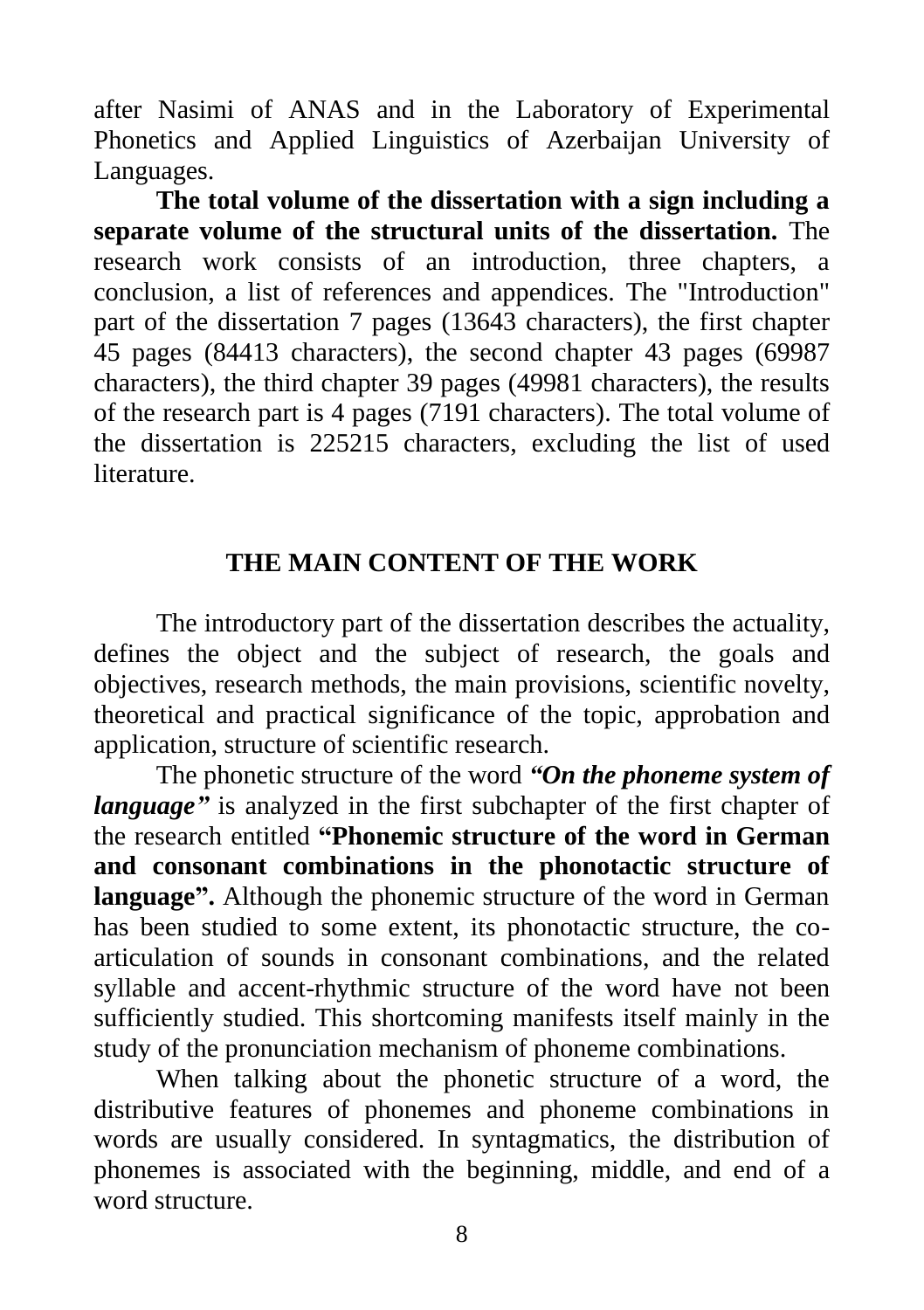The description of the phonetic structure of the word should be analyzed according to four components: 1) the phonetic structure of the word; 2) the phonotactic structure of the word; 3) the syllable structure of the word; 4) the accent-rhythmic structure of the word.

In German, which is characterized by specific consonant combinations, consonants form clusters, mainly at the beginning and end of the word. It is very difficult to determine the interphonemic connections in consonant combinations from the articulatoryacoustic point of view. Analysis of articulatory-acoustic and auditory-perceptual aspects of phoneme combinations and phonemic study of these aspects are of special importance for linguistics.

Subchapter II of the study, entitled *"From the history of the study of the phoneme system in German"* states that the phonological system of language should include two important issues, such as the composition of phonemes and the description of phonotactic models arising from their combination in syntagmatics.

According to L.R. Zinder, the determination of the phoneme structure of a language depends on several factors*: "the theoretical basics, the volume of language material involved in the study, the method of research"* 6 .

In phonology, various methods are used to determine the status of phonemes. The most common method is the method of working with quasi-names, which is also used by I.A.Baudouin de Courtenay<sup>7</sup>. This method is widespread in world linguistics thanks to N.S.Trubeskoy<sup>8</sup>. The essence of this method is that paronyms (quasinames) are mechanically compared, and if such an encounter is

 $6$  Зиндер. Л.Р. К вопросу о составе фонем в современном немецком языке  $//$  – Ленинград: Наука. Ленингр. отд-ние, Исследования по языку и литературе: Philologica. – 1973. – с. 163-168.

 $7$  Бодуэн де Куртенэ, И.А. Избранные труды по общему языкознанию / И.А.Бодуэн де Куртенэ. – Москва: Изд-во АН СССР, – т. I. – 1963. – 383 с.; т.II. – 389 с.

<sup>8</sup>Trubeskoy, N.S. Fonologiyanın əsasları. Almancadan tərcüməsi, "Son söz" və "Qeydlər" prof. F.Veysəllinindir. – Bakı: 2-ci nəşri, – 2012. – 385 s.; Trubetzkoy, N.S.Gründzüge der Phonologie. – Prague. – 1939. – 271 s.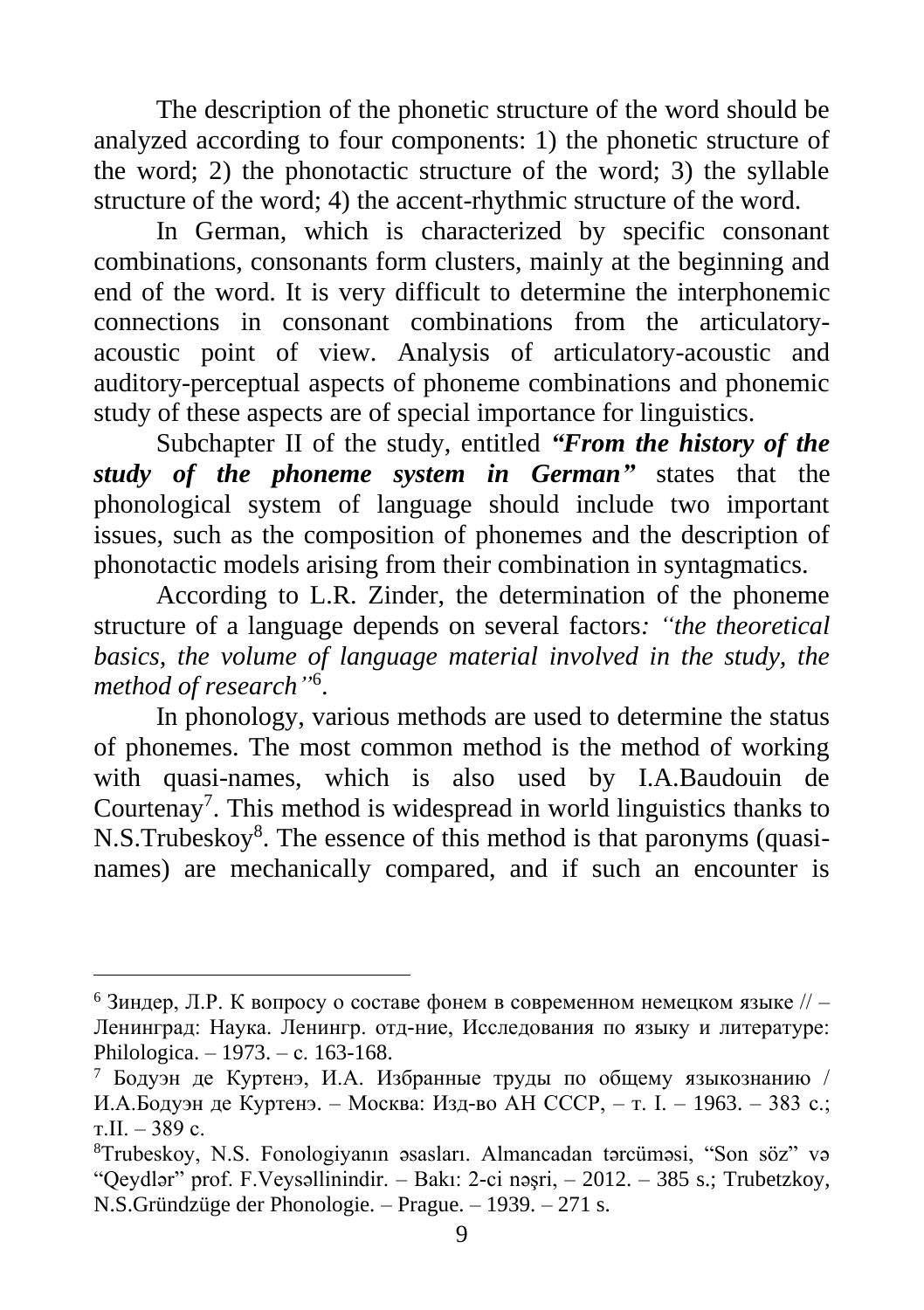associated with meaning, the sound element that distinguishes them is called a phoneme<sup>9</sup>.

Criticizing N.S.Trubeskoy's rules on phoneme and variant relations, F.Y.Veysalli writes: *"Like American structuralists, N.S. Trubeskoy's concept of segmentation and identification is based on a binary opposition and focuses on differentiation based on associative perception. ... In distinguishing and recognizing a word, we must take into account, in addition to the relevant features, the irrelevant features" 10 .*

N.S.Trubeskoy cannot solve the problem of variant and phoneme unless he distinguishes important issues such as norm, system and act of speech. Based on the three-pronged approach proposed by F.Y. Veysalli, we consider it right to differentiate a third level - the norm, by attributing the system as emic, and speech as ethic level<sup>11</sup>.

Another common method is the strong and weak position theory of the Moscow School of Phonology. After defining the status of a phoneme with quasi-names, AA Reformatsky determines its functionality in language by its usage in a strong and weak position<sup>12</sup>. According to F. Veysalli, *"... a phoneme is meaningless because it is a unit of the plan of expression. So, not only is it impossible to talk about the homonymy of the phoneme, but also different phonological interpretations of the same unit of expression are impossible" 13* .

The third most common method in phonology is the elimination method. A comparison of the following words clearly

<sup>9</sup>Veysəlli, F.Y. Azərbaycan dilinin funksional qrammatikası: fonemika/ morfemika / F.Y.Veysəlli. – Bakı, – 2014. – 530 s.

<sup>&</sup>lt;sup>10</sup>Veysəlli, F. Dilçiliyə giriş / F.Y.Veysəlli. – Bakı: Mütərcim,  $-2017$ . – s. 83.

<sup>&</sup>lt;sup>11</sup> Вейсалов, (Вейсялли) Ф.Я. Вариативность гласных фонем современного немецкого языка (экспериментальные данные и теоретические проблемы) / F.Y.Veysəlli. Seçilmiş əsərləri, – II c. – Bakı: Mütərcim, – 2014. – s. 237

<sup>&</sup>lt;sup>12</sup> Реформатский, А.А. Введение в языковедение / А.А.Реформатский – Москва: Аспект Пресс, – 2005. – c. 215.

<sup>13</sup> Yadigar (Veysəlli), F. German dilçiliyinə giriş. / F.Y.Veysəlli. – Bakı: Mütərcim, – 2011. – s. 201.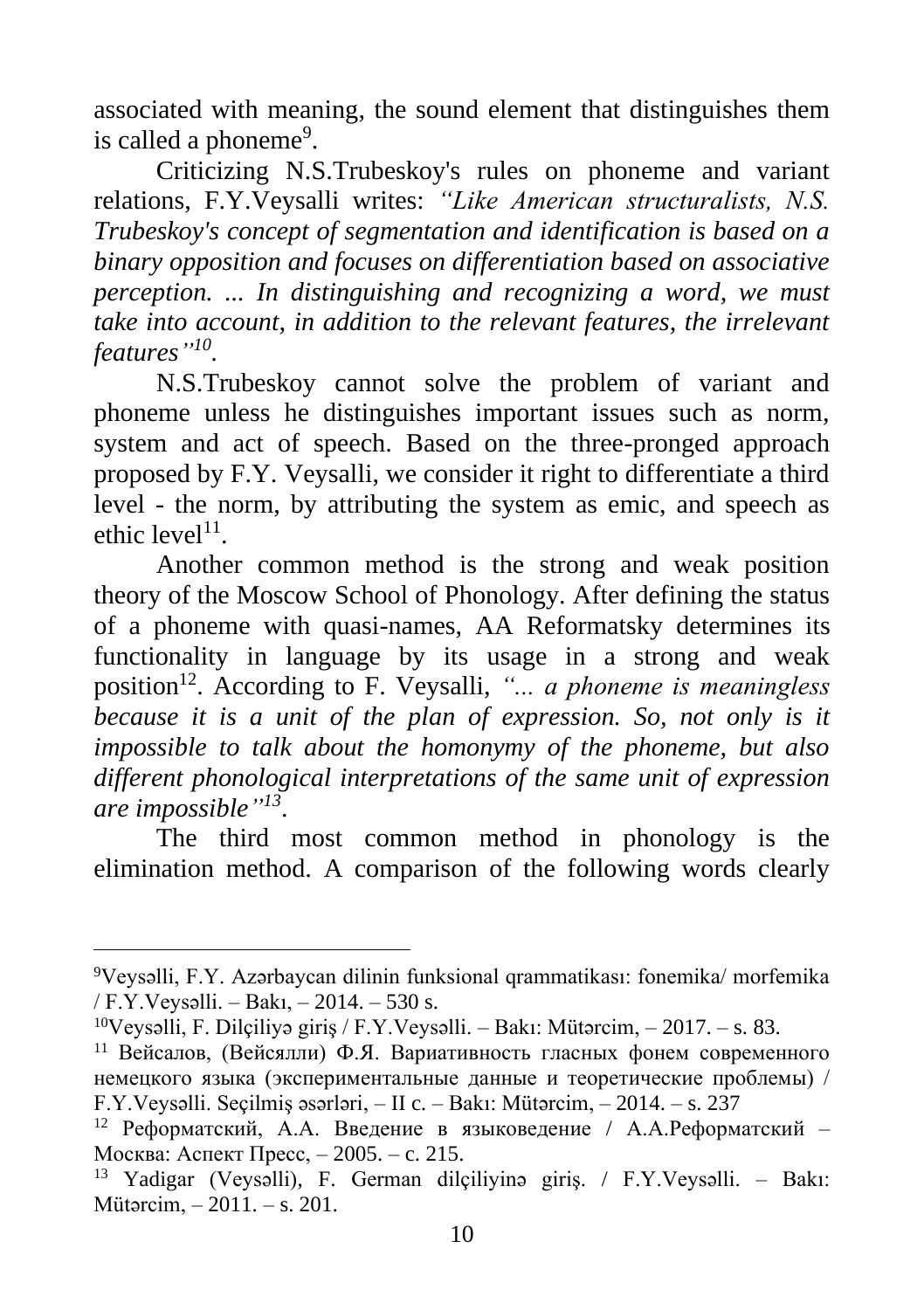shows the importance of each phoneme for the phonetic structure of the word:

### */de.ʀ/ - /^e.ʀ/; /vi.ʀ / - /^i.ʀ/; /ze:ʀ/ - /^e.ʀ/ and so on.*

Elimination can be used to determine the meaning of words when the phoneme components are known, whereas the main task is to determine the phoneme structure. Therefore, the method of elimination and working with minimal pairs cannot be considered successful.

One of the methods used to prove the phonemicity of language sounds is the morphological principle proposed by L.V.Sherba. For example, we can easily separate "t" consonant in the words  $/t\infty$ .  $\sqrt{\alpha}$ ast/ and /nɛt/, although /st/ and /t/ have no meaning in these words. We do this on the basis of the potential connection of these consonants with the grammatical meaning. We can perform the same operation on the words  $\pi/4a$ : falter and  $\pi/4e$ : periodic in the first word the morphological boundary precedes /n/, and in the second word /t passes before/. /n/ indicates the total, and /t/ means personal and quantitative. The connection with meaning shows the inner strength of language. So, the phonemes that act as morphemes in the language are: /t/, /s/, /p/. The essence of L.L.Bulani's principle of the residual part is that if one of the consonants in the sound shell of a word can be separated by a morphological boundary, the other sound is separated by a residual part and can be taken away from the act of conversation.

For example, in the word /nɛt/ /t/ can already be separated due to morphological connection, as in /ge:t/ and in /n/ due to morpheme connection (/ta:fəl+n/ can be separated according to the principle of residual section in /  $\varepsilon$  /<sup>14</sup>.

According to the principles of morphological and residual division, 23 consonant phonemes are defined in German. These are: /b/, /p/, /v/, /f/, /pf/, /m/, /d/, /t/, /z/, /s/, /n/, /l/, /ʃ/, /ɜ/, /ʦ/, /ʧ/, /l/,/j/,  $/c/$ ,  $/g/$ ,  $/k/$ ,  $/ng/$ ,  $/h/$ .

Subchapter III of Chapter I, entitled *"Distribution of consonants in German"*, examines the syntagmatic relations

<sup>14</sup>Буланин, Л.Л. Фонетика современного русского языка /Л.Л.Буланин. – Москва: Высшаяшкола, – 1970. – 206 с.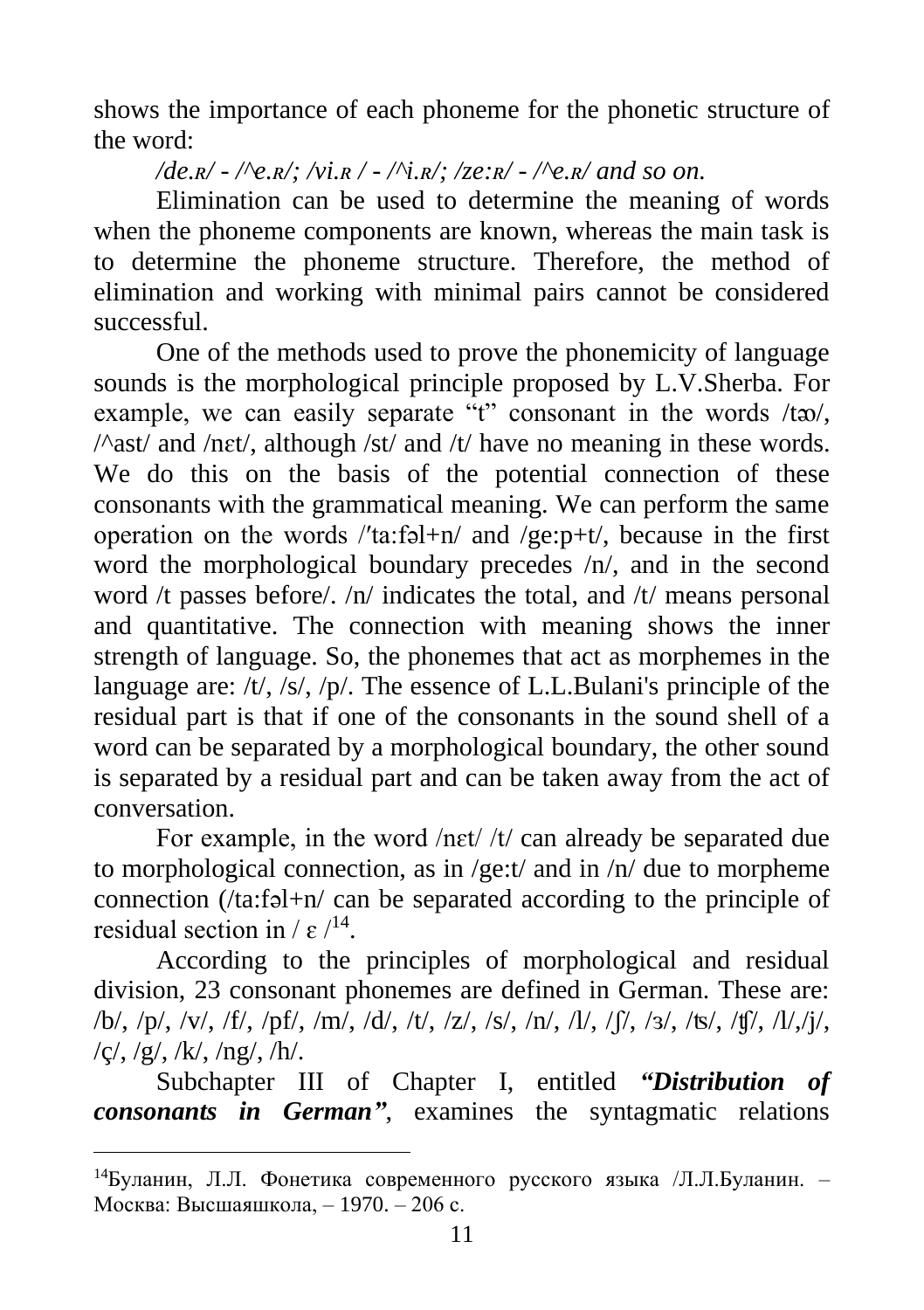between language units. N.S.Trubeskoy emphasized that *"... in the study of the phonetic structure of language is necessary to determine the regularity of the combination of phonological units" 15 . N.S.Trubeskoy wrote that "in syntagmatics, the rules of combining phonemes are individual in each language, and in the choice of language it is no less important than the structure of the phoneme" 16 .*

Referring to the paradigmatic and syntagmatic relations between language units, J.Greenberg wrote that *"paradigmatic and syntagmatic relations between language units at the system and speech levels are mutually conditioned and complementary" 17* .

In syntagmatics, the study of regularities between phoneme combinations is the only way to interpret the genetic relationships between languages and the systemic relationships of language. According to F.Veysalli, *"not only systemic and structural differences between the mother tongue and the learned language, but also the mother tongue with the language encountered at the same time are the obstacles to learning a non-native language. are the differences between the ability of each unit to enter into a relationship" 18* .

In order to determine the combinatorial relations between phonemes in the system, it is necessary to study the relationship of the phoneme with other phonemes, the sequence of realization of phonemes in combinations and the composition of phonemes within a syllable.

S.Maslov wrote about the importance of studying the distribution of phonemes: *"The distribution of any element (phoneme, morpheme, phoneme variant, etc.) in relation to other elements in the text or in the higher levels of language, i.e an element is a set of positions and environments in which it is found, as* 

<sup>15</sup> Trubeskoy, N.S. Fonologiyanın əsasları. / N.S.Trubeskoy. Almancadan tərcüməsi, "Son söz" və "Qeydlər" prof. F.Veysəllinindir. – Bakı: 2-ci nəşri, – 2012. – s. 311. <sup>16</sup> Ibid, p. 311.

<sup>17</sup> Гринберг, Дж. Некоторые обобщения, касающиеся возможных начальных и конечных последовательностей согласных // Вопросы языкознания, – 1964.  $\mathcal{N}$ <sup>o</sup> 4, – c. 56.

<sup>18</sup> Yadigar (Veysəlli), F. Fonetika və fonologiya məsələləri / F.Yadiğar. – Bakı: Maarif, – 1993. – s. 57.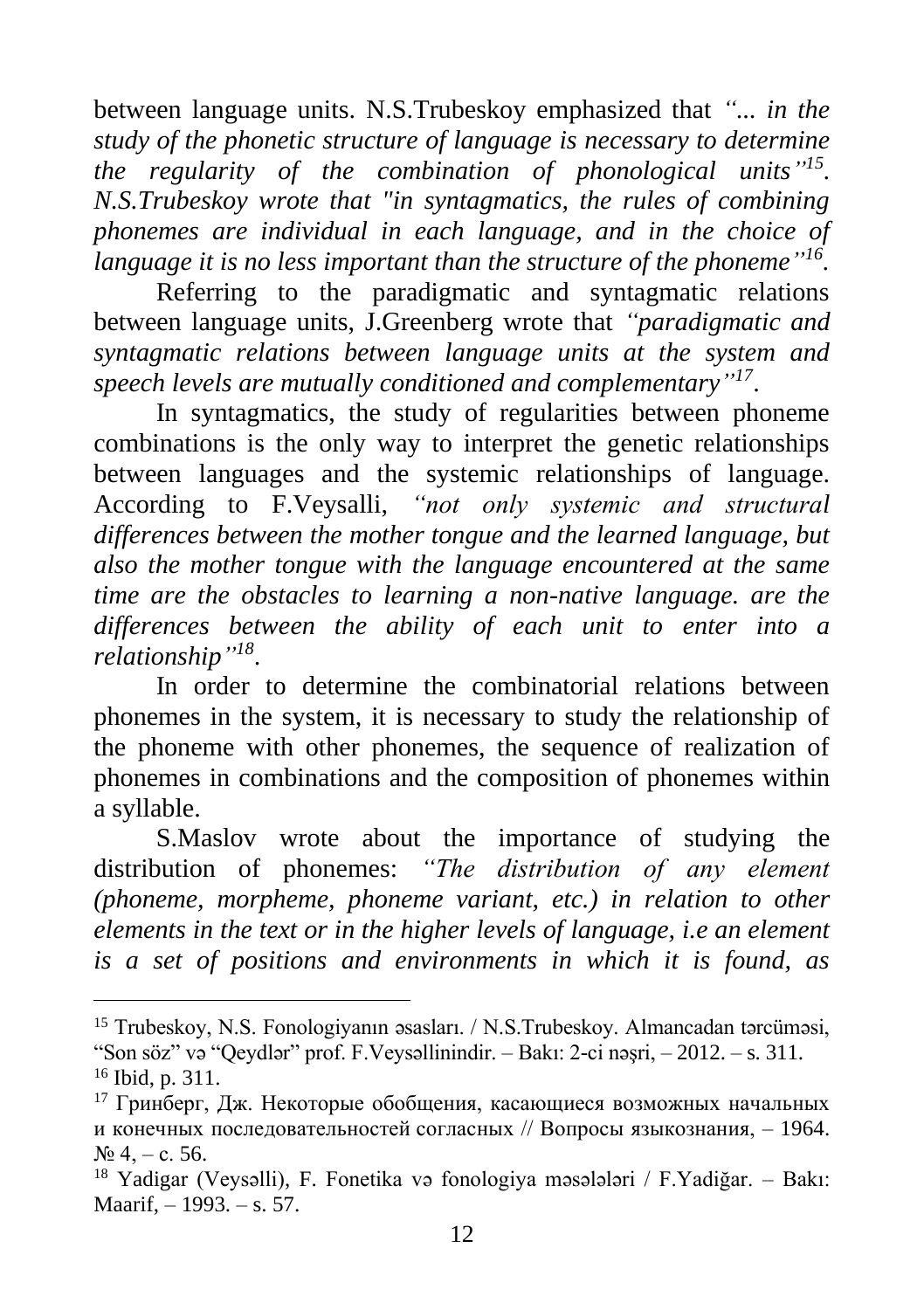*opposed to positions and environments in which it cannot be found" 19 .*

Not only phonemes but also phoneme combinations serve to differentiate the sound shell of words and word forms. Phoneme combinations in any language are regulated not only by common features for all languages, but also by internal laws that are important for a particular language. V.B.Kasevich differs in the interpretation of phoneme distribution. He examines the co-articulation in phoneme combinations, stating that *"co-articulation has a reciprocal effect on the spoken chain of phonemes. The concept of co-regulation requires the phonetic interaction of phonemes ... because the effect of coarticulation cannot cover indefinite phoneme sequences" 20* .

J.M.Babayev writes that the problem of phonemic combinations occupies a central place in modern phonological researches: *"The vocals in language paradigmatics may not be proportional to the vocals in syntagmatics. The ratio of vowel and consonant phonemes in language and speech may differ, so to accurately study the vocality of a language, it is necessary to consider the ratio of vowels and consonants not only in the system, but also in different texts (specific realities)" 21* .

It is theoretically inadmissible to interpret the distribution of phonemes on a syntactic axis in a particular language with the facts of another language, in other words, each language must be interpreted with its own combinatorial features.

Subchapter IV of Chapter I, *"Consonants with Limited and Unlimited Distribution",* states that while some phonemes are used in different combinations and positions, there are limitations in the realization of some phonemes. For example, in German, the /t/ phoneme is used at the beginning of a word, before or after a vowel

<sup>19</sup>Veysəlli, F.Y. Azərbaycan dilinin funksional qrammatikası: fonemika/morfemika / F.Y.Veysəlli. – Bakı: Prestij çap evi, – 2014. – s. 59.

<sup>20</sup>Касевич, В.Б. Фонологические проблемы общего и восточного языкознания. В.Б. Касевич. – Москва: Наука, – 1983. – с. 102.

 $21$  Бабаев, Дж.М. О соотношении вокализма и консонантизма (на материале азербайджанского и русского языков) // – Баку: ВСУ, Русский язык и литература в Азербайджане. – 2011. №4, – с. 4.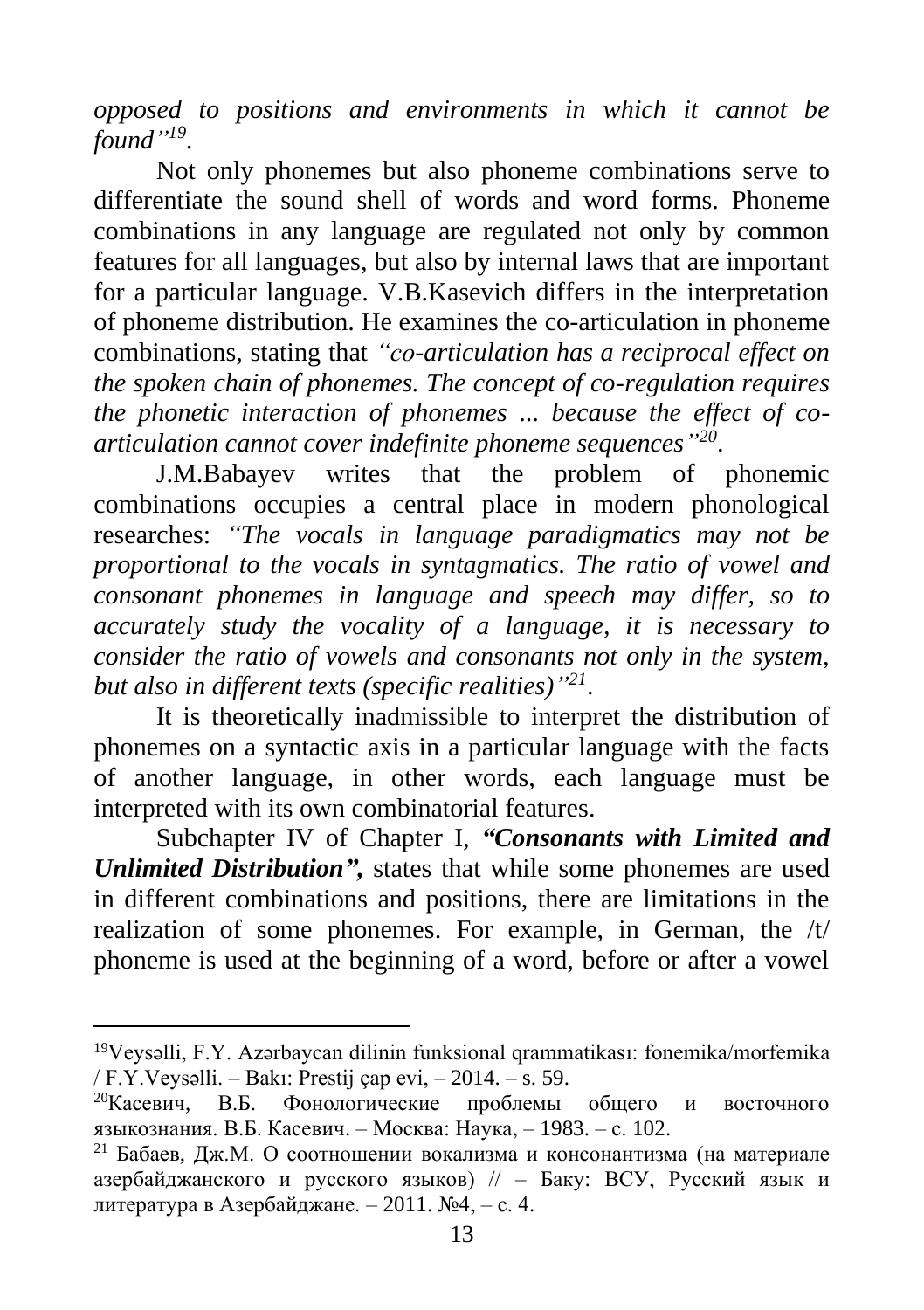in the middle. For example: /`ʃte:ən/" stehen "(to stand), /`tʀa:gən/ "tragen" (to carry), /`nγ:tsliç/ "nützlich" (useful), /ʃtʀa:sə/ "Straße" (street) /t/ consonant is present in three, four and more phoneme combinations at the beginning, middle and absolute end.

In the word / here the blu:mə/ we see that the consonant b comes one after the other. Therefore, the distribution of this consonant is unlimited. However, the distribution of the  $/n/$  and  $/h/$  consonant is limited. The first comes in the middle and at the end of the word, but it is never used at the beginning, and the second never comes at the end of the word. Therefore, they are called phonemes with limited distribution<sup>22</sup>.

Chapter II of the research, entitled **"Combinatiorics of consonant combinations in German"***,* analyzes two-, three- and four-member consonant combinations in subchapter I *"On consonant combinations in the phonetic structure of words in German"***.** Phoneme combinations in the speech chain are connected the different positions of the word structure with the beginning, middle and end. In syntagmatics, the models and laws of phoneme combinations are stable. Here, in the study of phoneme combinations, it is important to identify distribution features.

The subchapter II of the chapter II entitled *"Boundary problem of consonant phonemes in consonant combinations"* states that the distinction of phonemes in certain phoneme combinations or in the flow of speech is based on certain constitutional articulatory-auditory features. From a functional point of view, the main phase of the occlusive-plosive consonant is the phase of maintaining the compression, the boundary of which is formed and heard due to the phoneme. Is determined by the exact moment of onset of compaction<sup>23</sup>. In some cases, the reduction of the soft palate, vocal cords, as well as other speech organs in the oral cavity, which is

<sup>&</sup>lt;sup>22</sup>Маслов, Ю.С. Введение в языкознание / Ю.С.Маслов. – Москва: Высшая школа, – 1979. – c. 54.

<sup>&</sup>lt;sup>23</sup>Вейсалов, Ф.Е. Варьирование фонем и проблема обучения правильному произношению // Тез.докл. VIII Респ.конф. «Актуальные проблемы преподaвания иностранных языков», посвящ. 60-летию Великой Октябрьской социалистической революции. – Алма-Ата, – 1977. – с. 53.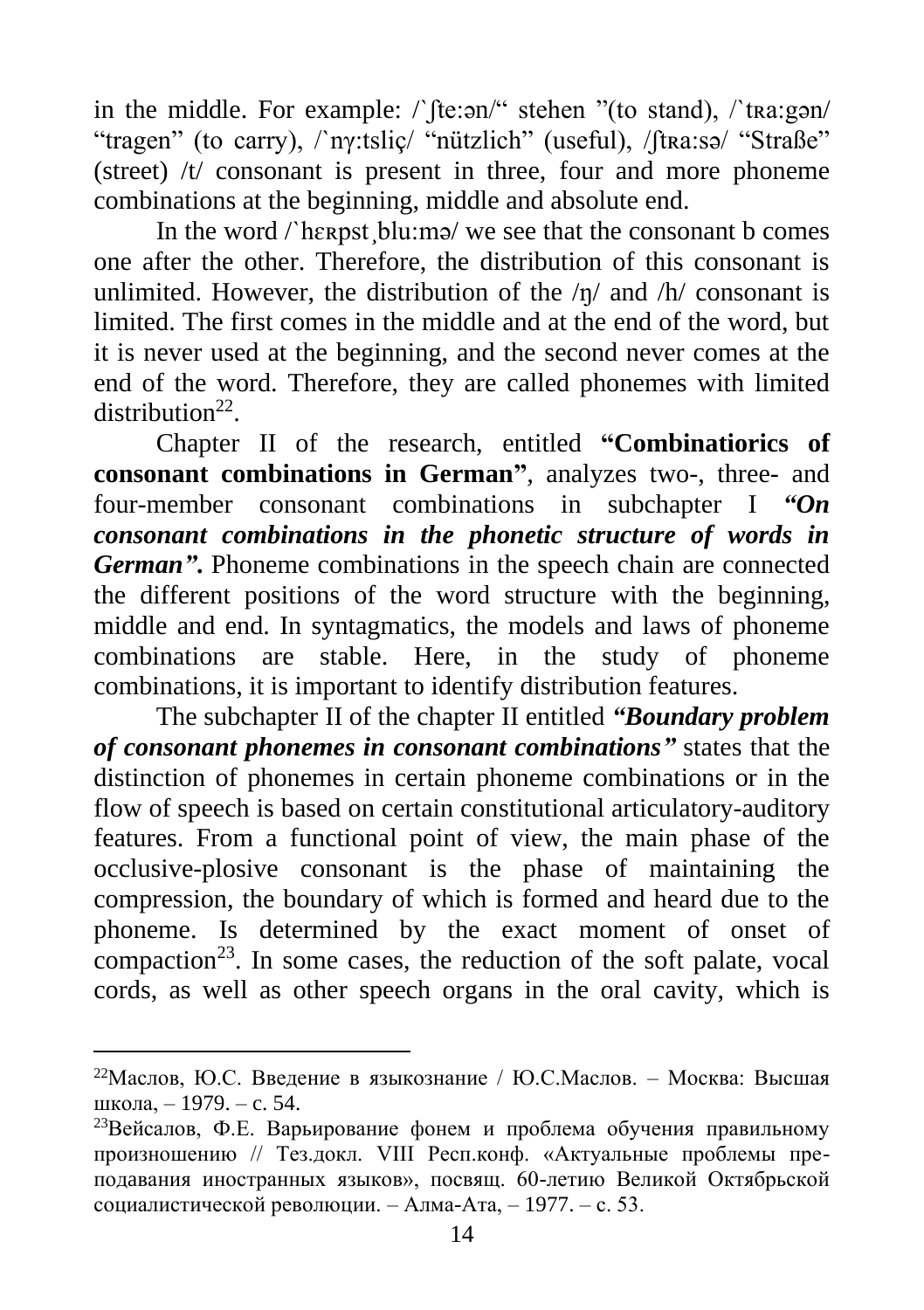characteristic of a given phoneme in the position of the lips in nonlip consonants, over time does not fall on top. Therefore, in such cases, the condition of the soft palate, vocal cords, and lips makes it impossible to determine the boundary between the first phase of the phoneme and the first phase of the subsequent phoneme. When one of the myths has a nasal condyle, the return of the vocal cords to the previous position at the junction of the vowel with the deaf vowel and the vowel with the vowel, as well as the reduction of the lips. When *s* is replaced by a non-lip phoneme, it creates an additional border. The boundary between phonemes is defined in the oral cavity at the junction of two phonemes formed by the same member of speech, in the explosive consonant sounds, the mouthpiece. One of these phonemes can be distinguished from the other only by the activity of the soft palate in the combination of the explosive consonant with the nasal consonant. If phonemes are formed by different parts of speech, the movement of the lips and tongue, as well as the soft palate, the presence of one of these sounds before the other, and the kip It is stored or reduced simultaneously in the phoneme that comes after the stage of formation. The transition from one phoneme to another occurs through a member of the speech, as well as a change in the place of formation of the obstacle, the type of phoneme, the definition of the boundary. Certain articulatoryauditory difference in phases, the change of this or that phoneme in different phoneme combinations, the modification of that phoneme ensures its functional integrity.

The combinatorial analysis of consonant phonemes in German is carried out in the third subchapter of the second chapter of the research entitled *"Consonant combinations in German"*. It also states that *"it is expedient to consider combinatorial analysis after determining the phonemicity of separate phonemes in the*  language<sup>"24</sup>. In German, we can define the following variants of consonants:

1) consonants at the beginning of the word;

2) consonants in the middle of the word;

<sup>24</sup>Трубецкой, Н.С. Основы фонологии / Н.С.Трубецкой – Москва: Изд-во иностр.лит. – 1960. – с. 207.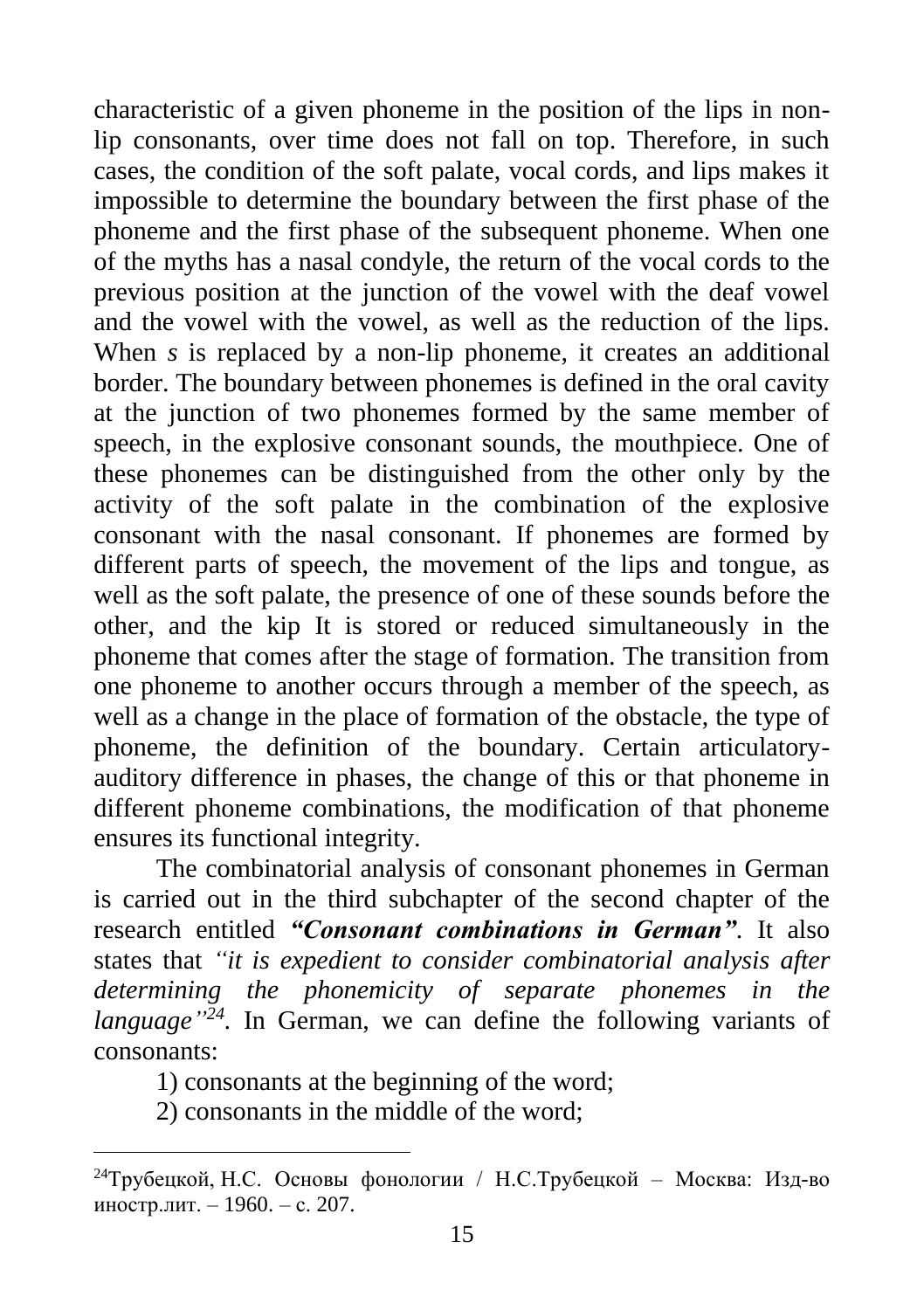3) consonants at the end of the word;

4) consonants before the stressed vowel;

5) consonants after the stressed vowel;

6) consonants in the unstressed position;

7) consonants in the neighborhood of consonants;

8) consonants in the second unstressed syllable;

9) consonants after long vowels;

10) consonants after short vowels;

11) consonants in a combination of two- and three-membered consonants

12) consonants in a combination of three- and more consonants Thus, there are 12 variants of each consonant in German.

In the research, consonant phonemes are taken in the following positions. We analyze the consonant combinations according to the following models:

| $1)$ S(K)   | 2) S(K)       | 3) $S(K)$     | 4) $S(K)$     |
|-------------|---------------|---------------|---------------|
| SS          | SS.           | SS            | KК            |
| vowel + SSS | $vowel + SSS$ | $vowel + SSS$ | $vowel + SSS$ |
| <b>SSSS</b> | SSSS          | <b>SSSS</b>   | <b>SSSS</b>   |

In this model, three- and four-syllable consonant combinations are analyzed.

There are very few two-member consonant combinations after long vowels:  $\frac{1}{2}$ :  $\frac{1}{2}$ ;  $\frac{1}{2}$ ;  $\frac{1}{2}$ ;  $\frac{1}{2}$ ;  $\frac{1}{2}$ ;  $\frac{1}{2}$ ;  $\frac{1}{2}$ ;  $\frac{1}{2}$ ;  $\frac{1}{2}$ ;  $\frac{1}{2}$ ;  $\frac{1}{2}$ ;  $\frac{1}{2}$ ;  $\frac{1}{2}$ ;  $\frac{1}{2}$ ;  $\frac{1}{2}$ ;  $\frac{1}{2}$ ;  $\frac{1}{2}$ ;  $\frac{1}{2}$ ; after  $\sqrt{\phi}$ :/ and after  $\sqrt{\psi}$ :/ - 4; /i:/ - only 3 combinations are found. After short vowels, the number of two-member consonant combinations is as follows:

 $\alpha$  + two-member consonant combination = 50 compounds;  $\sqrt{2}$  + two-member consonant combination = 43 compounds:

 $/v$  + two-member consonant combination = 71 combination:

 $\sqrt{\epsilon}/\pm$  two-member consonant combination = 74 combination;

 $\alpha$  + two-member consonant combination = 6 compounds;

 $/y/$  + two-syllable consonant combination = 2 compounds;

 $/i$  + two-syllable consonant combination = 54 compounds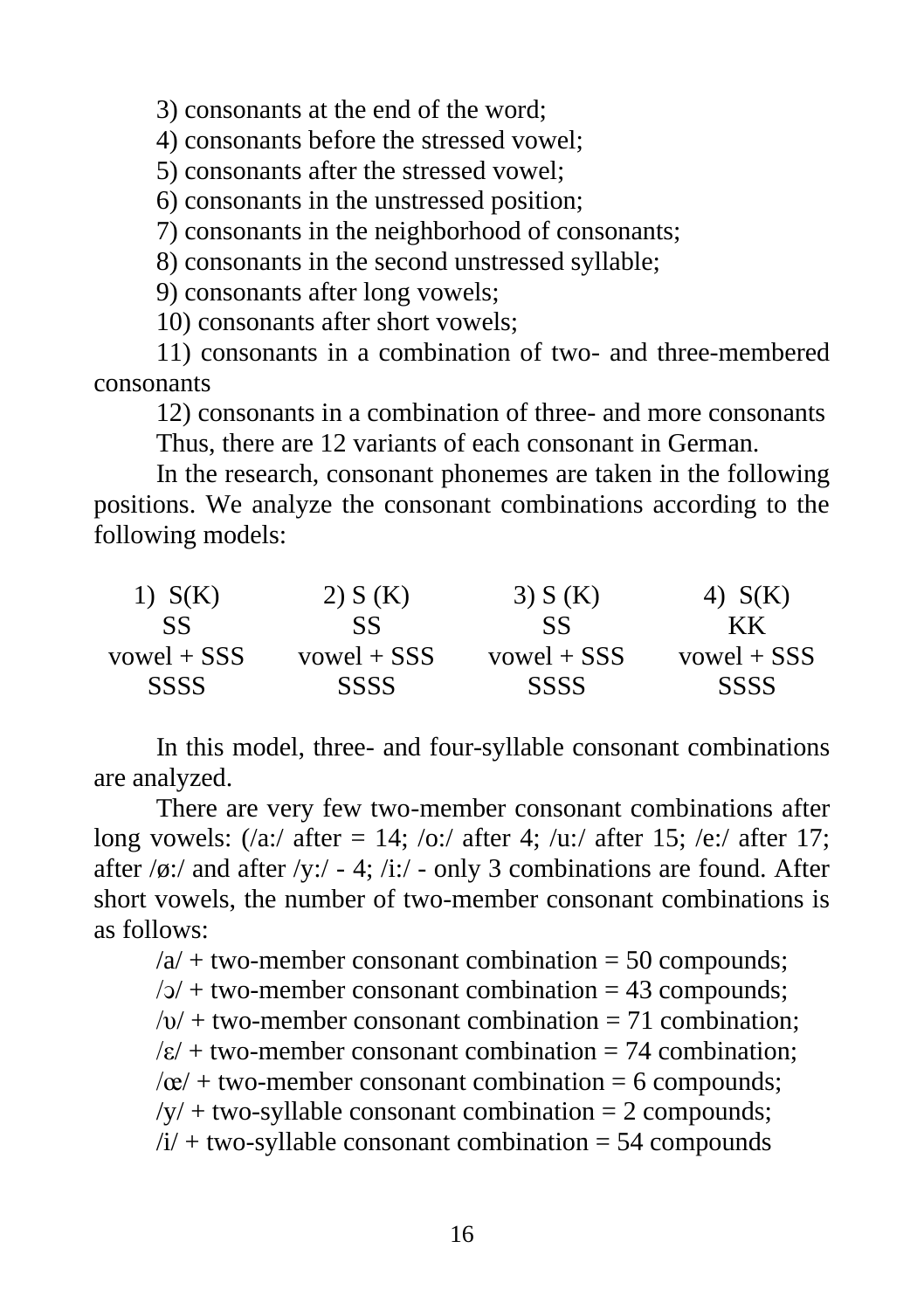A characteristic feature of the VKK model is that one of members of the consonant combination is the sonant in 221 of the actually permissible combinations of vowels with 368 two-member consonant combinations.

The largest combinability has vowels of  $\alpha$  and  $\epsilon$ . If we do not take into account the combinations in which /a/ acts as the beginning element of the morphemes "an" and "ab" and its manifestation is conditioned by the combination of morphemes, then the number of combinations of  $\alpha$  and  $\epsilon$  is almost the same. The third and fourth places are divided by the vowels  $\alpha$  and  $\epsilon$ . The vowel /v/ is often found in the morphemes "un" and "ur". The vowels  $\frac{\partial f}{\partial x}$ ,  $\frac{\partial f}{\partial y}$ ,  $\frac{\partial f}{\partial z}$ ,  $\frac{\partial f}{\partial x}$  and  $\frac{\partial f}{\partial y}$  have the least combinability. Of the 368 possible combinations in which the vowels act in the anlaut position, 62 are represented by the following phonotactic models.

Almost half of all permissible combinations of the VKK model, ie 176, have such a phonotactic model.

15 combinations with the vowel anlaut (5 of which were due to the morpheme "ab") have a phonotactic model, both of which are "friction-clogging explosions":  $V + K$  (ps) + K (ns).

The vowels in anlaut can appear only in 21 combinations before the consonant-combination "friction-clutter-explosion + groove". Their phonotactic model is:  $V + K$  (ps) + K (ns).

In 10 cases, the "an" and "ab" morphemes help. In 25 combinations, vowels appear before the consonant combination "grooved + friction-compacted-explosive". The phonotactic model of these compounds can be represented as follows:  $V + K$  (ns) + K (ps).

Only one combination was developed for the model  $V + K$  (ns)  $+$  K (ns).

The summits show such features in the combinations of the VKKK model that distinguish them from the previous types. This is primarily due to the number of possible combinations in German. The number of these compounds is 148764 (14 • 23<sup>3</sup> = 14 • (217 • 22) • 23) = 14 • 10626).

The analysis shows that the summits of all models have a large number of combinations. Out of 395 combinations, only 15 are long vowels. Here the greatest activity belongs to the share  $\ell \in \ell$ : 115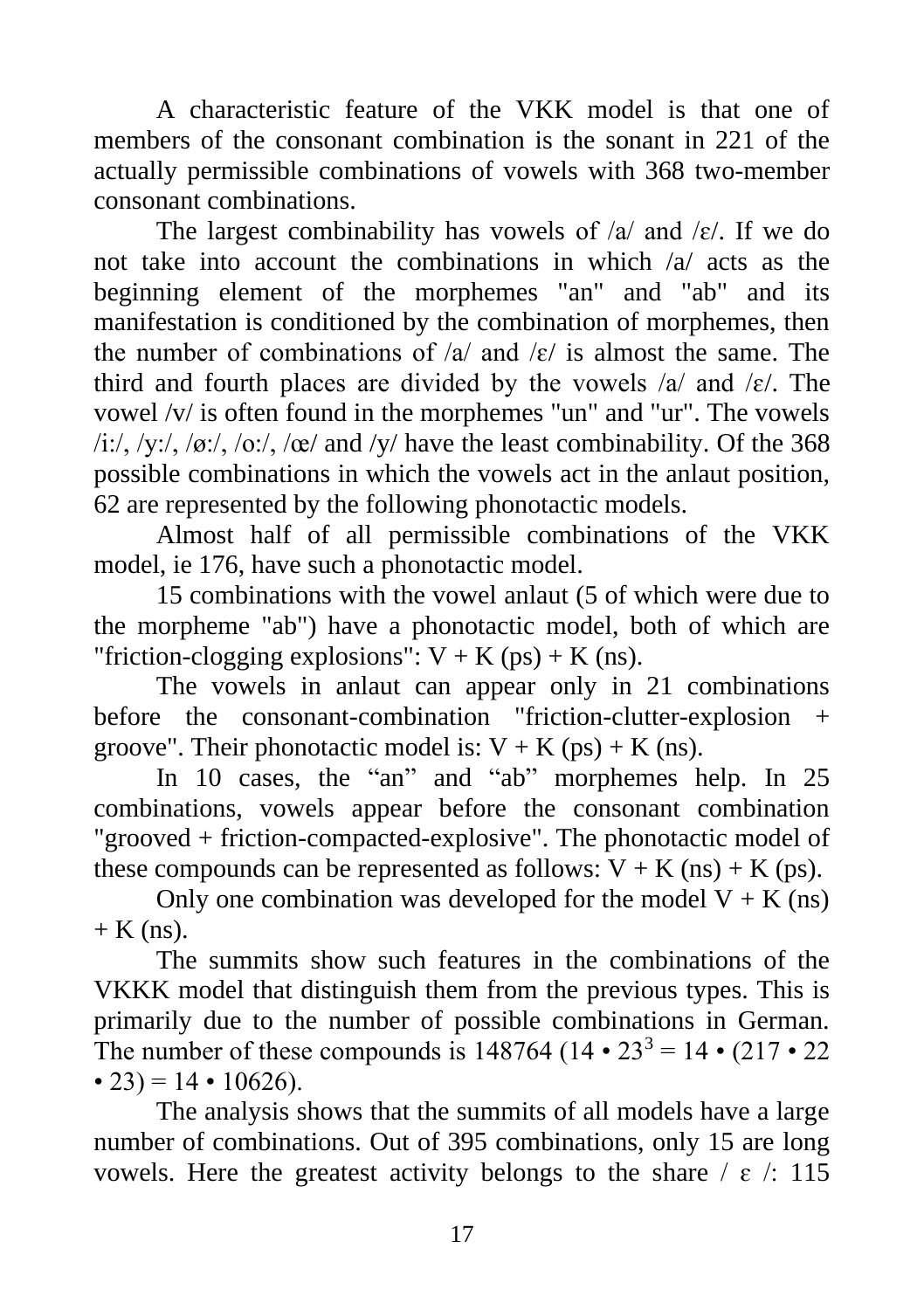combinations; then /a/ vowel comes 85 combination; There are 51 combinations of /v/, 37 combinations of /ɔ/ and 34 combinations of  $/1$ . Such high combinations of the vowels  $/ε$ ,  $/α$ ,  $/ν$  and  $/1/$  with the three-part post-vocal consonant combination show the consonants "in", "im", "ob", "ur", "un", " um "," er "," ab "," an "," ent "," alt "," ost "," ir "and so on. due to its appearance in morphemes.

Analysis of these compounds shows that the number of threemember consonant compounds with /ε/ is 107, /a/ with 82, and /υ/ with 49. Then there are compounds with the vowels  $\lambda$  and  $\lambda$ . Their number is 34, respectively. Then  $\alpha$  (6 combinations),  $\alpha$  (3 combinations) were recorded. These figures are as follows in combination with short vowels:

 $/e$ <sup> $\cdot$ </sup> + three-member consonant combinations = 7

- $\sqrt{\phi}$ :/ + three-member consonant combinations = 4
- $/y$ :/ + three-member consonant combinations = 34

 $\sqrt{\omega}$ : + three-member consonant combinations = 2

 $a:/-$  three-member consonant combinations = 3

 $/u$ :/ + three-member consonant combinations = 3

 $\lambda$ i:/ + three-member consonant combinations = 1

Four-member consonant combinations are observed mainly after short vowels. After  $\langle$ o: $\rangle$  (2) and  $\langle$ e: $\rangle$  (4) a four-member consonant combination can be found. Specifically, the four-member consonant compounds used after vowels are as follows:

 $\sqrt{\epsilon}/+$  four- member consonant combinations = 40

 $/a$  + four- member consonant combinations = 15

 $/2/$  + four- member consonant combinations = 8

 $/v/$  + four- member consonant combinations = 5

 $/1/$  + four- member consonant combinations = 4

In four-member consonant conjunctions, as in three-membered conjunctions, one or both are sonorous. One of the three members is fricative consonant. The sonors are usually  $/m/$  or  $/n/$  at the beginning of the compound, and /ʀ/ in the fourth place.

The analysis of consonant combinations according to the KKVKK model shows that the second of the two-member consonant combinations in the position before the vowel is usually sonorous / m, n, l,  $R$  /, and the first component is /k/, /g/, /b/, /p/, /f/, /d/, /t/, /ts/,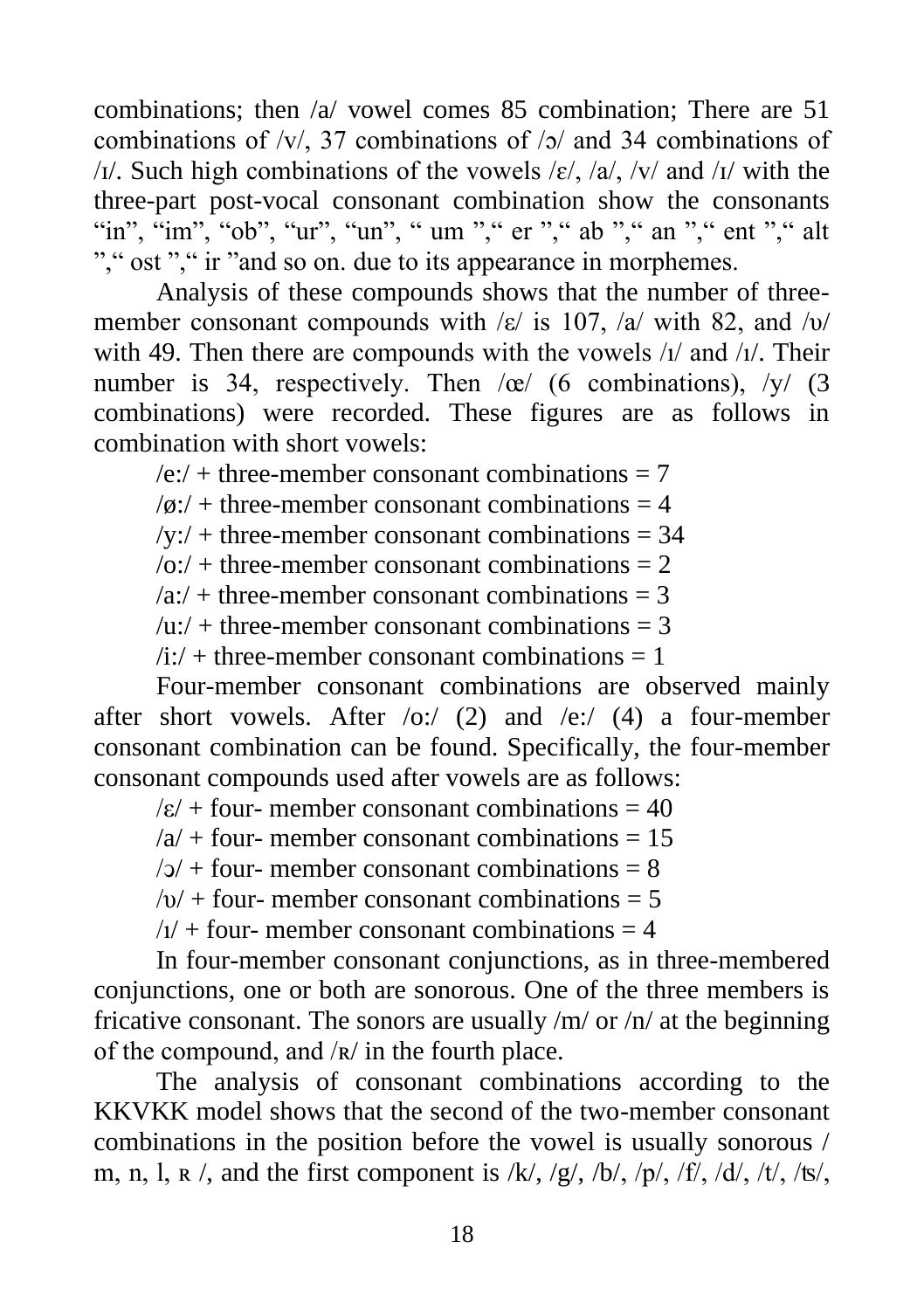/s/. One of the so-nants (/ m, n, l, r /) also appears in the second consonant combination. Another feature is that they allow /a/, /ε/, /ͻ/, /ı/, /y/ to combine more than short vowels.

The KKK + V + KKK model uses very few combinations as a whole.

Analysis of this model shows that the number of compounds decreases as the summit coverage increases. According to this model, regardless of whether the consonant combinations are in the prevocal and postvocal positions, one of the consonants coming from both sides must be sonor. dir. The least involved are /o:/, /y/. It is a vowel /œ/ that does not participate in any combination.

The text "Das Ende" is analyzed in subchapter IV of Chapter II **"Statistical study of consonant combinations in German"**. A total of 4,050 words and symbols were used in this text. He defined two-, three- and four-syllable combinations in the text. The consonants in the text are in the following sequence:

Two- member consonant combinations: rg, ns, ks, fk, ts, rt, fn, rh, kg, tt, rh, lf, ʃm, gl, rn, nt, st, rg, nt, gl, fts, kl, lt, çt, rd, nv, nd, fr, rf, st, lc, rk, ft, kr, rg, xt, fn, rl, kr, nd, kt, pr, br, ct, tsv, ʃt, rm, fg, sg, kt, kr, nts, nk, kr, rc, lt, kt, lh, st, ng, lt, lb, tts, tv, gr, lc, tr, pfl, rd, rt, ʃv, xt, rg, lt, rl, nt, rm, tr, br, xt, rd, rg, gl, st, tr, fr, rd, ct, rb, mz, lb, fr, kt, lc, nts, rv, lz, ns, rf, tr, bl, ʃv, nd, rh, ft, rts, dr, fr, tst, kr, nk, rz, rm, nt, rt, nts, kt, rts,  $[p, rts, r], \eta t$ , lt, fl, fr,  $[t, br, xt, tv, tr, fr, dr, gl, lc, tr, fr, lt,$ lc, fr, ʃp, lt, pl, lb, tst, fr, rm, ls, fr, dr, fr, rb, tsts, lt, lc, rd, rt, ns, nd, fn, rv, rt, ʃp, rl, pt, rc, bl, rts, kt, rd, ml, rb, tsg, pt, ft, lf, nt, ʃp, ʃr, pt, tst, st, sg, fr, ml, bl, kt, rs, br, fv, ks, nz, lb, fh, gl, fr, dr, xt, tsv, rl.

Three- member consonant combinations: nʃt, nʃt, pgl, rtst, rtsl, nfl, nth, ʃpr, nth, rtst, rtsn, rʃl, rtst, nts, nʃt, rst, rʃt, ttst, ntv, nft, ʃpr, nkl, rgr, nst, nst, nbl, rkt, nkt, n<sub>ft, skr</sub>, ntv, skr, nkt, nst.

Four- member consonant combinations: lpst, rmft, lpfl, nksg.

Of these / those within a morpheme:  $\text{rg}, \text{ks}, \text{ct}, \text{fl}, \text{fs}, \text{xt}, \text{lt}, \text{tr}, \text{tr}$ ʃv, xt, lç, fʀ, ʀts, fʀ, st, gl, ʀʦ, ʃt, fn, nd, tʀ, ʀh, fʀ, ʃm, gl, st, ʀn, lç, ʃt, ft, kʀ, ηk, lpst, ʃpʀ, ʀg, ʃv, xt, fn, nt, kʀ, bʀ, ʦv, ʀm, ʀç, ʀk, ʀtsn, kʀ, nʦ, kʀ, ʀç, çt, ŋk, lt, nt, ʀm, lb, tv, ʀn, gʀ, ʀm, tʀ, pfl, ʀd, gv, xt, tʀ, ŋk, ls, bʀ, ʀd, gl, st, st, fʀ, çt, ʃt, ʃr, lb, fr, lç, ʦv, lz, fʀ, nt, nft, ʃl, tʀ, ʃp, pf, ʃv, ʦ, ŋkl, pt, nts, nsʦ, ft, ʀts, fʀ, dʀ, ʀt, ʃt, ʀn, çn, kʀ, nk, nd,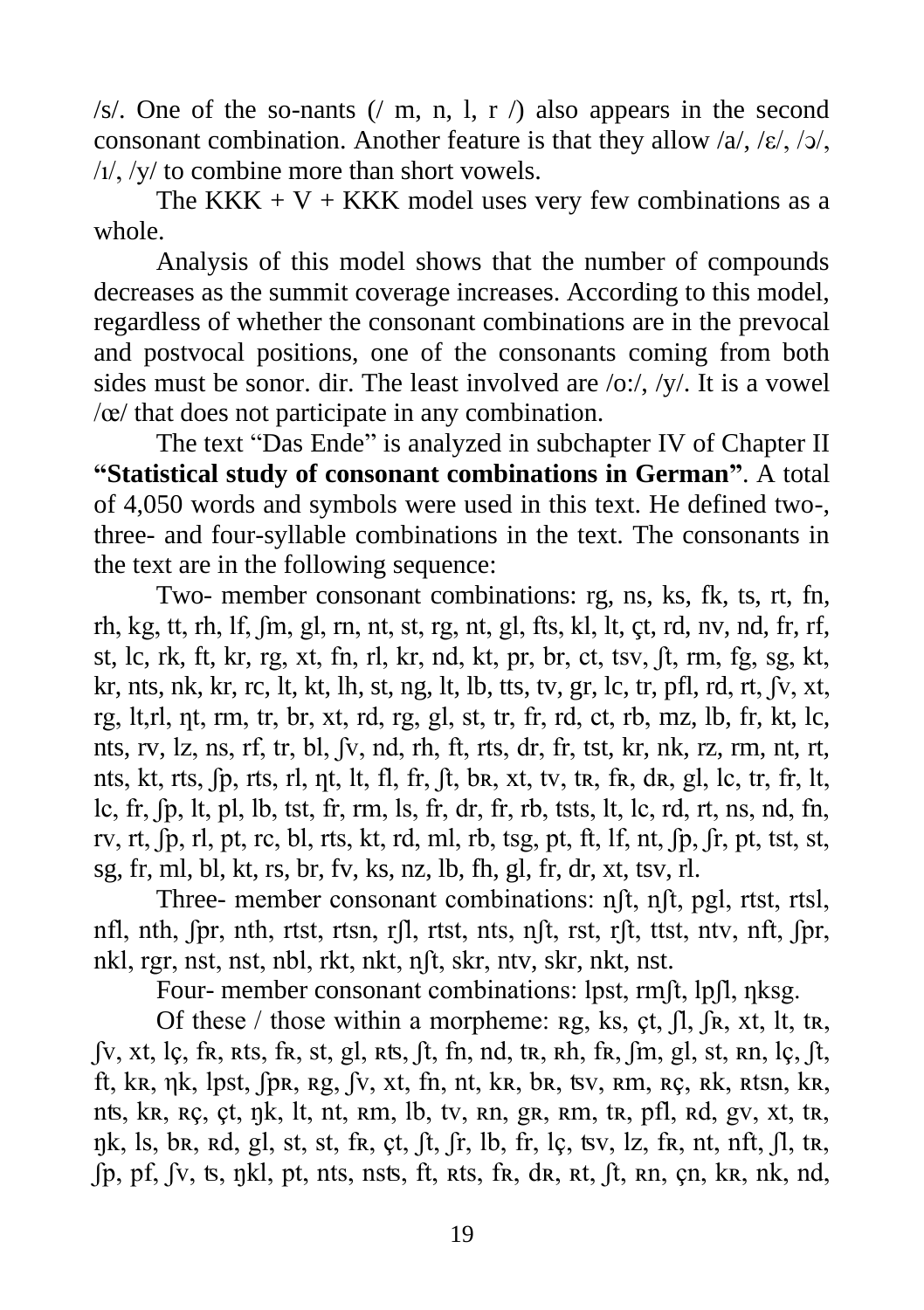ʀn, ʀr, nts, ʀʦ, ʃp, ʀʦ, lt, fl, fʀ, bʀ, tv, tʀ, ŋk, fʀ, dʀ, çt, gl, lç, tʀ, ŋk, fr, fr,  $[p, lb, st, st, ct, rd, skr, pt, fn, rd, rc, bl, rd, ml, rb, st, nk, lf, s, d, m]$ ʃp, ʦt, st, ft, fʀ, ml, fʀ, ks, gl, fʀ, ʦv, nst, ʃt, ʦt/.

The compounds that occur at the morpheme junction are: ns, fk, nd,  $R$ b, ntl, nt, kt,  $R$ c,  $R$ g, fts, pgl,  $R$ k,  $R$ h,  $R$ g, lf,  $R$ ,  $R$ d, nv,  $R$ tsl,  $R$ f, st, nfl, nth, ft, kt, ct, fg,  $R[\mathbf{l}, \mathbf{R}t, \mathbf{S}g, \mathbf{k}t, \mathbf{t}, \mathbf{t}, \mathbf{t}]$ , lt, hts, kt,  $RgR$ , lt, ʀl, ŋt, ʀm, ʃt, xt, ʀgʀ, ʀb, ʀʃt, ʦt, mz, kt, ntv, nʦv, nʦ, nʃt, gst, ʀv, ʀt, ʦt, ʀf, bl, ʀgʀ, ʀh, ʀz, ʦt, ʀz, ʀm, lpʃl, kt, ʀl, ŋt, xt, nʃt, lt, pl, ŋsg, sz, ʀgt, ʀm, fʀ, ʦʦ, ŋkt, ʦt, ʀt, ʀv, ntv, ʀʦ, kt, gt, ŋkt, bt, gt, sg, kt, ʀs, nz, fh, nk/.

Two-member consonant combinations used in the lexeme as follows: /kt, nts, kt, kt, tsg, fv, kt/; three-member consonant combinations are used in the lexeme as follows: /nʃt, nbl/; The fourmember consonant combinations are developed in the lexeme junction as follows: / $Rmft/$ .

Three-member: /ntl, pgl,  $RbI$ , nfl, nth, nth,  $R/I$ , nts,  $RgR$ ,  $Rft$ , ntv, nʦv, nʃt, gst, ʀŋʀ, ŋsg, ʀgt, ntv, ŋkt/ consonant combinations and four-member /lpsl/ consonant combination comes at the morpheme junction. quadruple /lpst/; three-member /nʃt, nbl/, four-member /ʀmʃt/ consonant combinations are used at the lexeme junction; The four-syllable /lpsl/ consonant combination comes at the morpheme junction; four-membered /lpst/.

Subchapter I of Chapter III of the research work **"Experimental-phonetic analysis of German consonant combinations" –** *"Selection and analysis of experimental material"* - the rules of the experiment, the principles of selection of language material and announcers and the interpretation of the results dedicated to the language material for the experiment was voiced by German speakers. The experimental material was selected according to the models KKV, VKK, KKKV, VKKK, KVKKKK. The experiment was performed in the "Praat" program. Only the time parameter of consonant combinations was analyzed in the research work, because the parameters of intensity and melodicity are not clearly expressed in consonants.

In subchapter 2 of Chapter III, *"The analysis of two- and three-member consonant combinations"* two- and three-member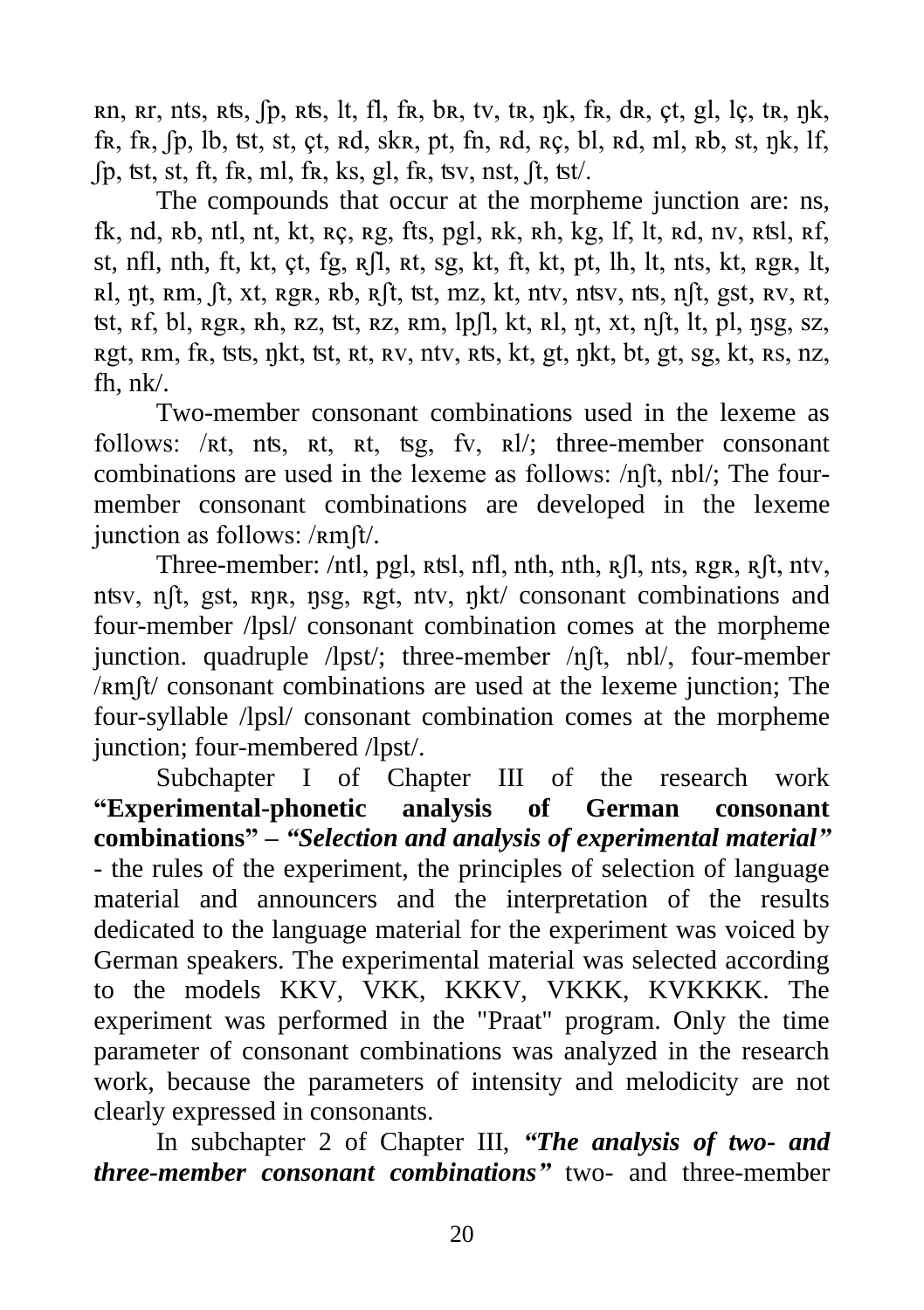consonant combinations are involved in the experimental phonetic analysis.

The total length of the word /'ʦvæ/ (zwei-iki) is 635 m/sec, and the absolute length of the affricate /ʦ/ in that word is 317 m/sec. The average relative value of the word is 1.5 m/s. The total length of the word "bezweifeln", which is structurally complex, is 992 m/s, and the length of the /ʦ/ summit in the middle position is 311 m/s. The total length of the word /ʦvœlf/ (zwölf - twelve) is 670 m/s, and the time consumption of the /ʦ/ summit used earlier is 222 m/s. The average relative value of the word is 1.6 m/s (see: point.3.2.1).



**Graph 3.2.1. Average relative tenses of German words /ʦvae/, /bəʦvæfəln/ and /ʦvœlf/**



**Figure 3.2.1. Oscillogram (a) and spectrogram (b) of the word /beʦvæfəln/**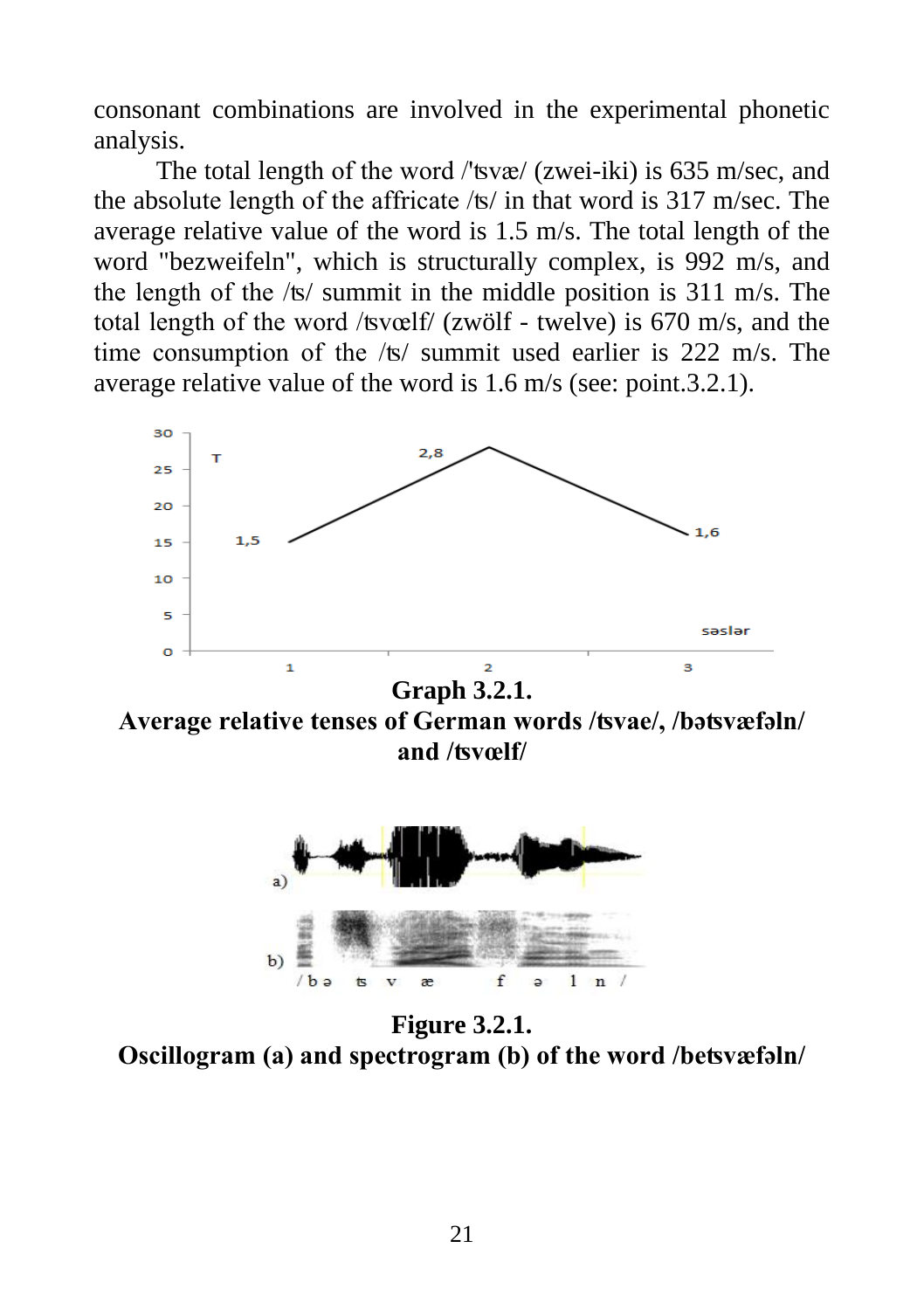

**Oscillogram (a) and spectrogram (b) of the word /ʦvœlf/**

The total time of pronunciation of the word /'pflicht/ is 637 m/s, and 203 m/s is used for the initial affix /pf/. The average relative value of the word is 1.6 m/s. Consisting of 7 phonemes /ɡəpfle: kt/ the pronunciation time of the word is 948 m/sec. The time parameter of the /pf/ summit in the middle position is 272 m/s. According to the average absolute length, we can measure the tempo of each phoneme m in this word with the following formula:  $\frac{340 \text{ }\text{s}}{7} = 135 \text{ m/sec}$ . Thus, the length of each phoneme is about 135 m/s (see gr. 3.2.2).



**Figure 3.2.3. Oscillogram (a) and spectrogram (b) of the word /'pflicht/**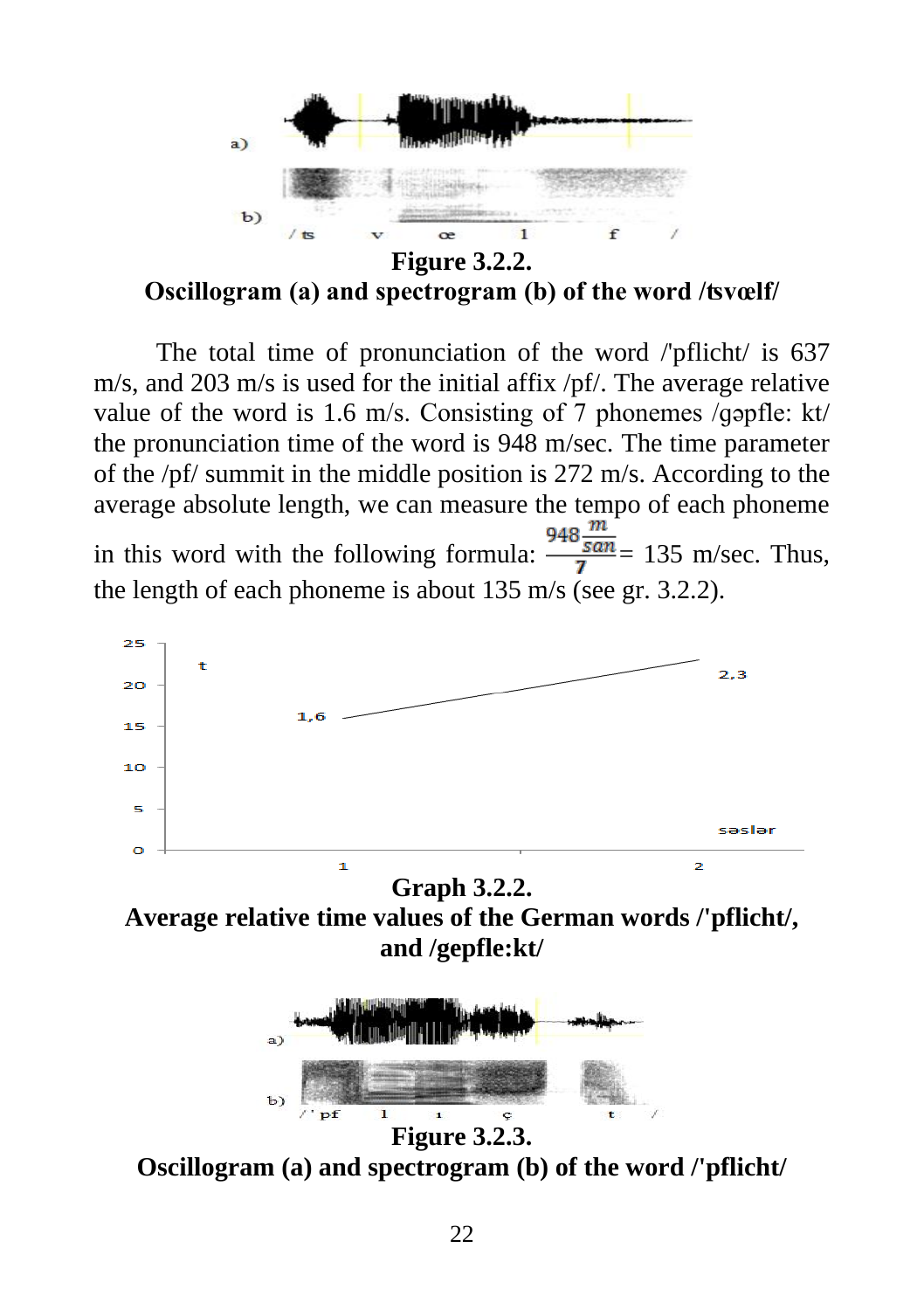

**Oscillogram (a) and spectrogram (b) of the word /gəpfle:kt/**

The total length of the word involved in the experiment /'ftra:l/ is 840 m/sec. The length of the /ft<sub>R</sub>/ consonant combination is 345 m/sec. In the /ʃtʀ/ consonant combination, the length of each consonant is 115 m/s. The reason for this is the length of the phoneme /a:/ in the middle of the word (see: gr.3.2.3).



**Graph 3.2.3. Average relative time values of the German words /ʃtʀa:l/, /'anʃtʀe:bən/, /'ʃtʀeŋ/ and /'ʃtʀa:sə/**



**Oscillogram (a) and spectrogram (b) of the word /ʃtʀa:l/**

The total pronunciation time of the word /'anftre:bən/ (try) was 1048 m/s. On average, 115 m/s was used for each phoneme. The length of the /ftr/ consonant combination is 321 m/sec. The average relative value is 2.8 m/s (see gr. 3.2.3).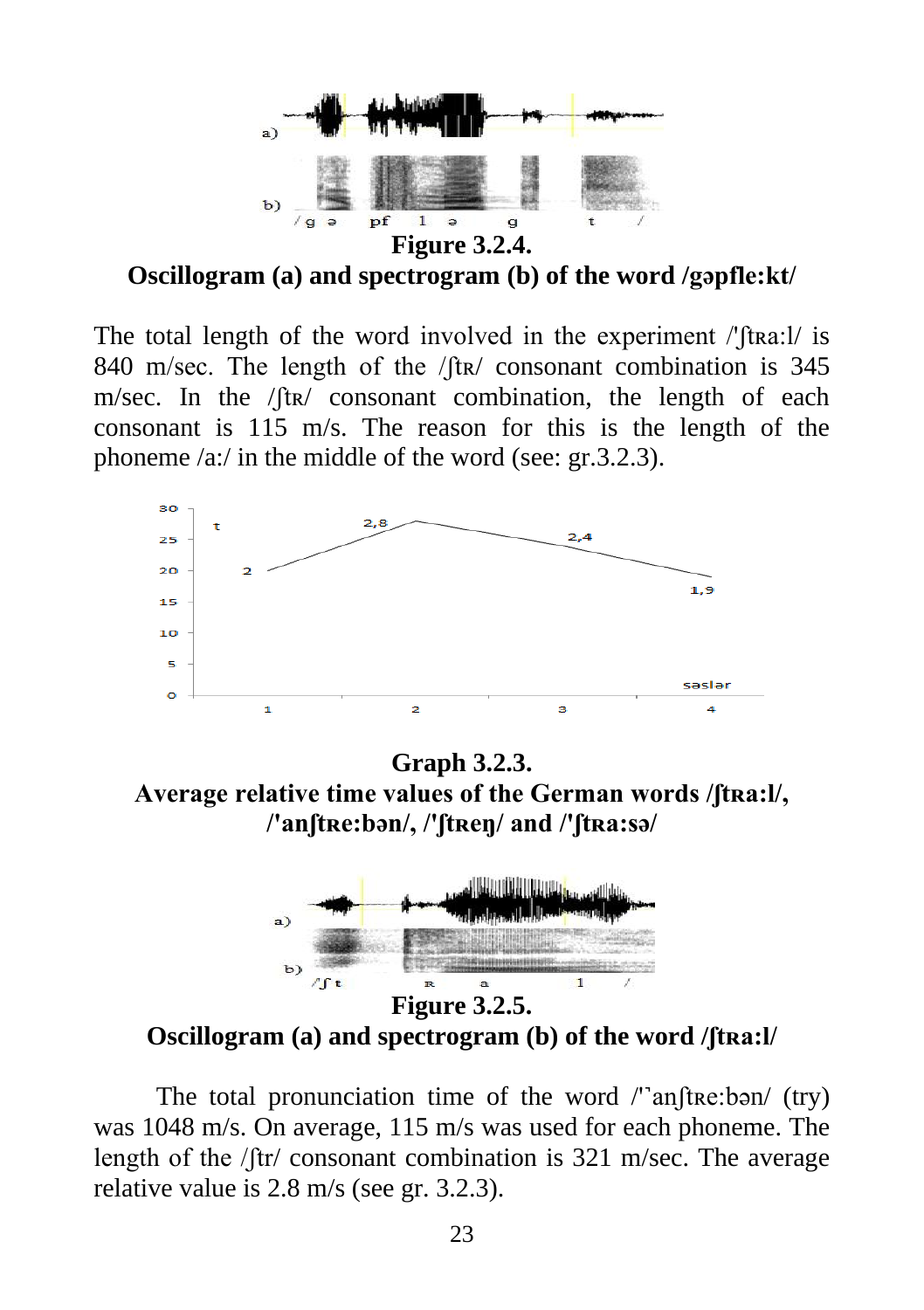

**/'anʃtʀe:ben/ word oscillogram (a) and spectrogram (b)**

The word /'ʃtʀeŋ/ (serious) consists of 5 phonemes. The total length of this word is 671 m/s, on average, the length of each summit  $\frac{671}{5}$  = 133 m/s. On the average the length of the /ftx/ combination junction is 326 m/sec. (see: gr. 3.2.3). The total length of the German word /'ʃtʀa:sə/ is 997 m/sec, and if we measure it by the formula  $\frac{1}{\sqrt{6}}$ , we will find that each phoneme takes 166 m/sec. The length of the /ft $x$ / consonant combination is 312 m/s. The socalled average relative value is 1.9 m/s (see: gr. 3.2.3).



**Figure 3.2.7. Oscillogram (a) and spectrogram (b) of the word /'ʃtʀeŋ/**

The total time spent on the word /'ʃpʀiçt/ (speaks) is 929 m/sec. When / $(pR)$  is used for the consonant combination, it is equal to 363 m/sec. 121 m/s was spent on each consonant. The average relative value obtained from the mathematical calculation is 2.3 m/s (see: gr. 3.2.4).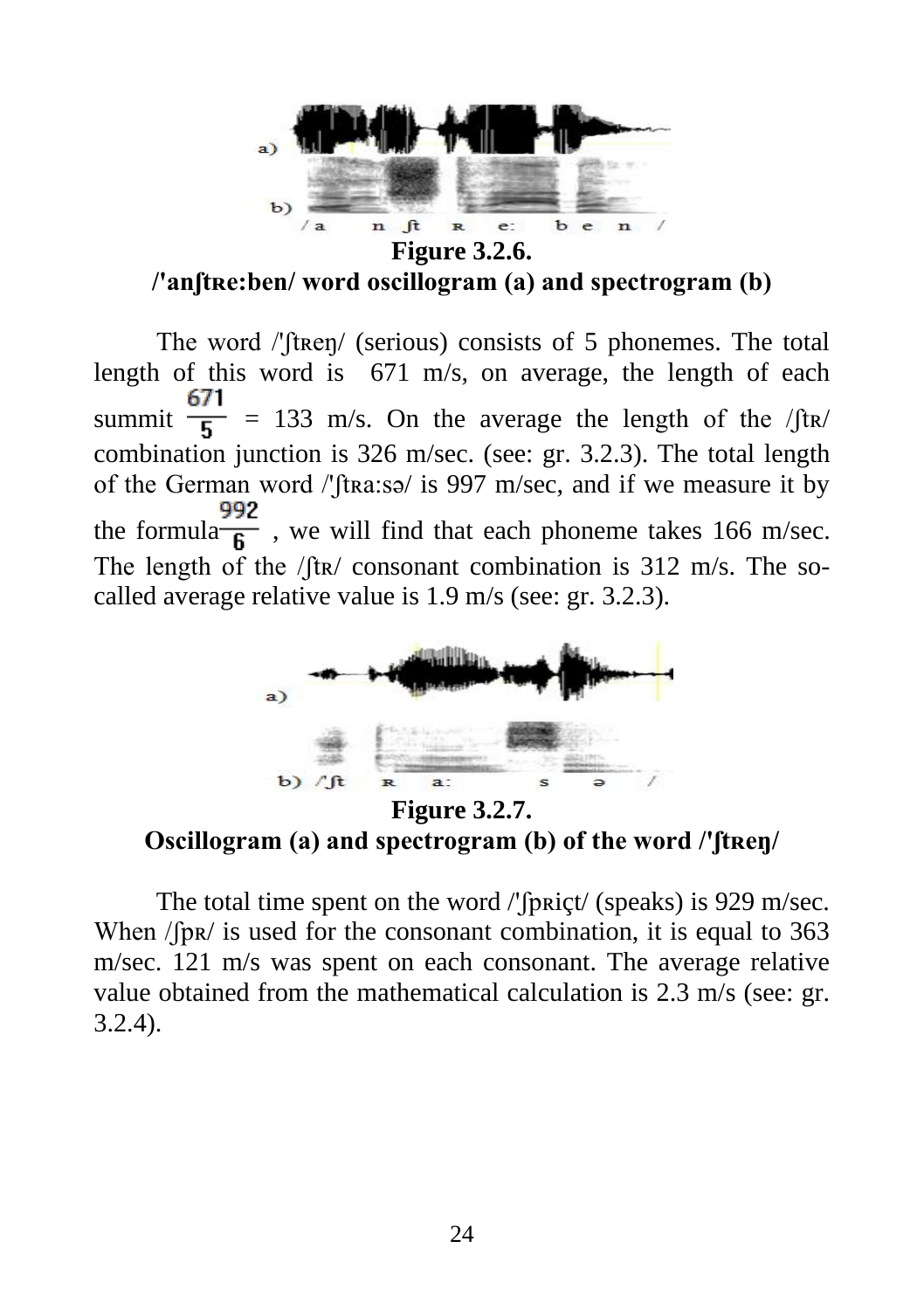

**Figure 3.2.8. Oscillogram (a) and spectrogram (b) of the word** /**'ʃpʀiçt/**

The total length of the word /bə'fprecon/ oscillographically analyzed is 987 m/s. The length of the consonant combination /ʃpʀ/ in the word is /'˺anʃtʀe:ben/ 321 m/sec. The average relative time value of the word is 2.8 m/sec (see gr. 3.2.4). The average pronunciation time of the word /bəʃte:ən/ is 678 m/s, and the time spent on the consonant combination  $/$ [p $\frac{R}{a}$  is 332 m/s. The average relative time value of the word is 2.4 m/s (see gr. 3.2.4).



**Figure 3.2.9. Oscillogram (a) and spectrogram (b) of the word /bəʃte:ən/**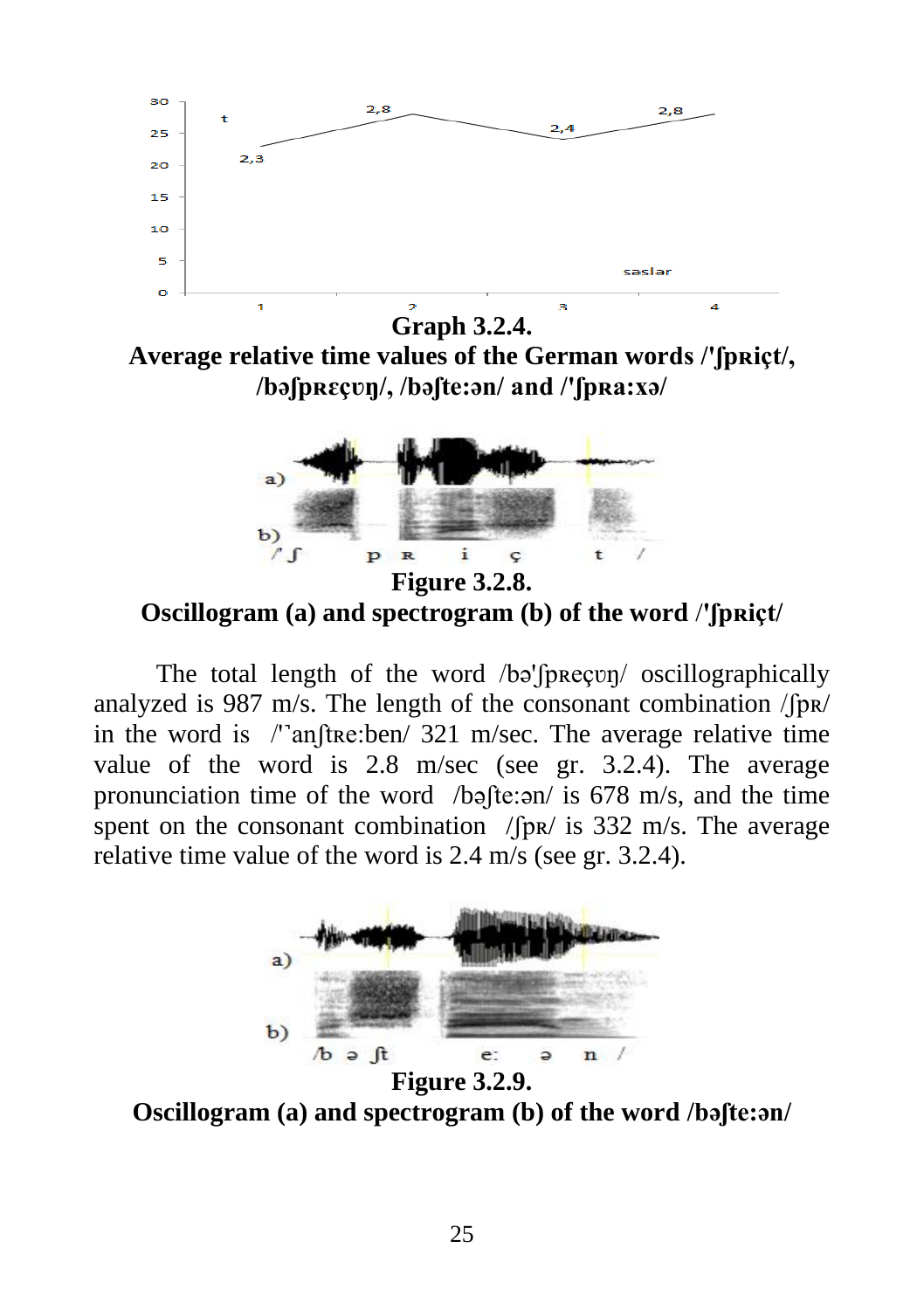The German words /husten/ and /gestern/ differ in both phoneme structure and composition. The /st/ consonant combination came in both words is used in inlaut. However, this consonant combination is characterized by different acoustic parameters in these words. The average relative time in the analyzed word /hustan/ is 2.2 m/s, and in the word /gesten/ it is 2.4 m/s (see gr. 3.2.5). The average relative time of the word KVKKK model /dvRst/ was recorded at 2.9 m/s. The average length of the /rst/ consonant combination is 276 m/sec. The consonant  $\sqrt{R}$  in the word has a serious effect on its acoustic appearance. The average pronunciation time of the word oscillographically analyzed /'konst/ is 2.5 m/sec (see gr. 3.2.5).



**Graph 3.2.5.**

**Average relative tenses of the German words /hustən/, /gɛsteʀn/, /dʋʀst/, /'kʋnst/**



**Figure 3.2.10. Oscillogram (a) and spectrogram (b) of the word /hʋstən/**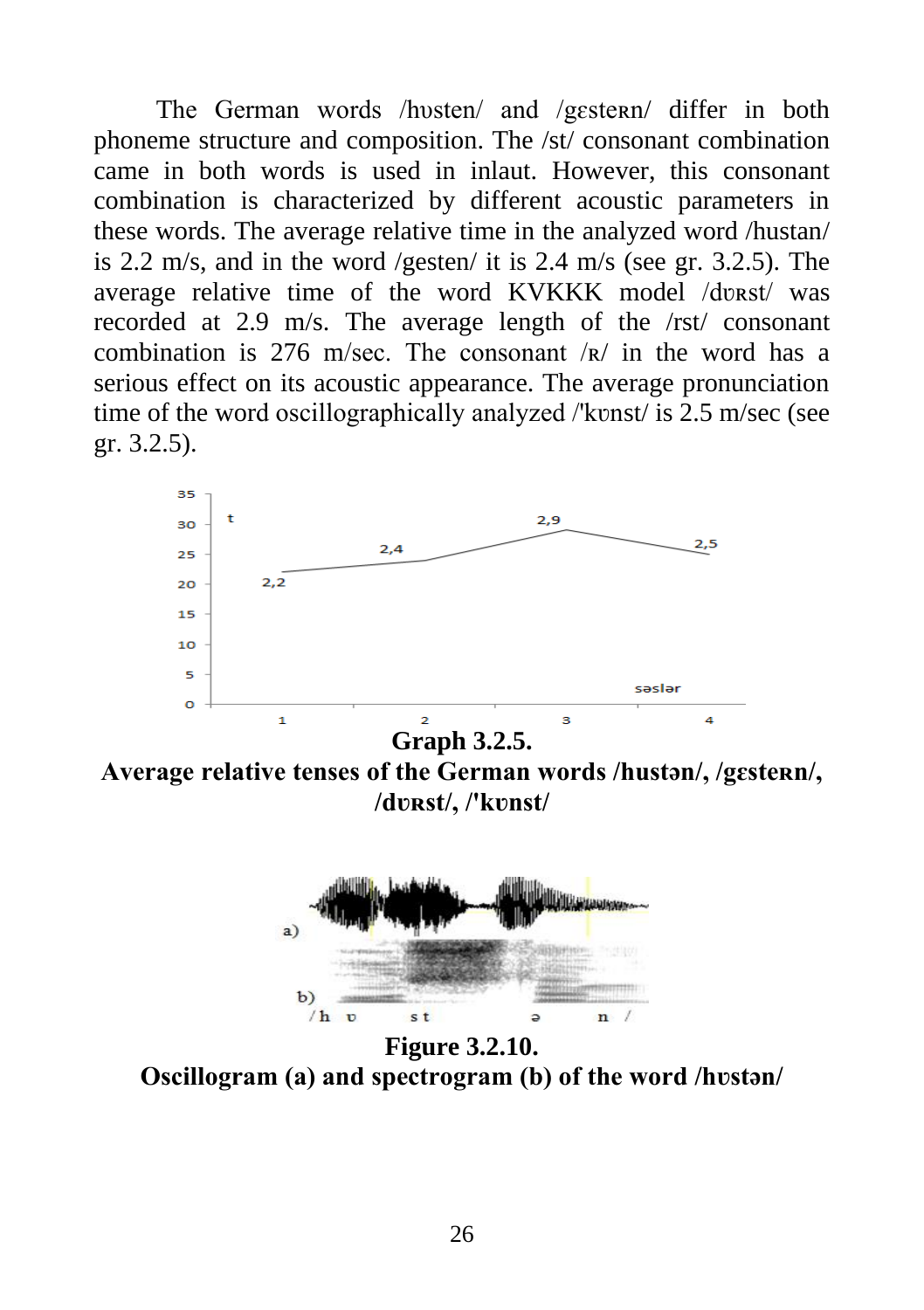

**Oscillogram (a) and spectrogram (b) of the word /dʋʀst/**

An oscillographic analysis of the word /'ʃʀæbən/ shows that less time is spent in the anlaut than in the /ʃʀ/ consonant combination. The main informative part of a word is  $\alpha$  diphthong, so its length is pronounced with a lot of time. The average relative pronunciation rate of this compound is 3.2 (see: gr. 3.2.6). In the word /hʊpʃʀæbəʀ/ (helicopter), three consonants are used at the junction of morphemes one after the other:  $/pfR/$  and the approximate length of these consonants equals to 300 m/sec. The average pronunciation time of each consonant in this combination is 100 m/s on average (see gr. 3.2.6).



**Graph 3.2.6. Average relative time values of the German words /'ʃʀæbən/, /hʊpʃʀᴔbəʀ /**



**Figure 3.2.12.**

**Oscillogram (a) and spectrogram (b) of the word /'ʃʀæbən/**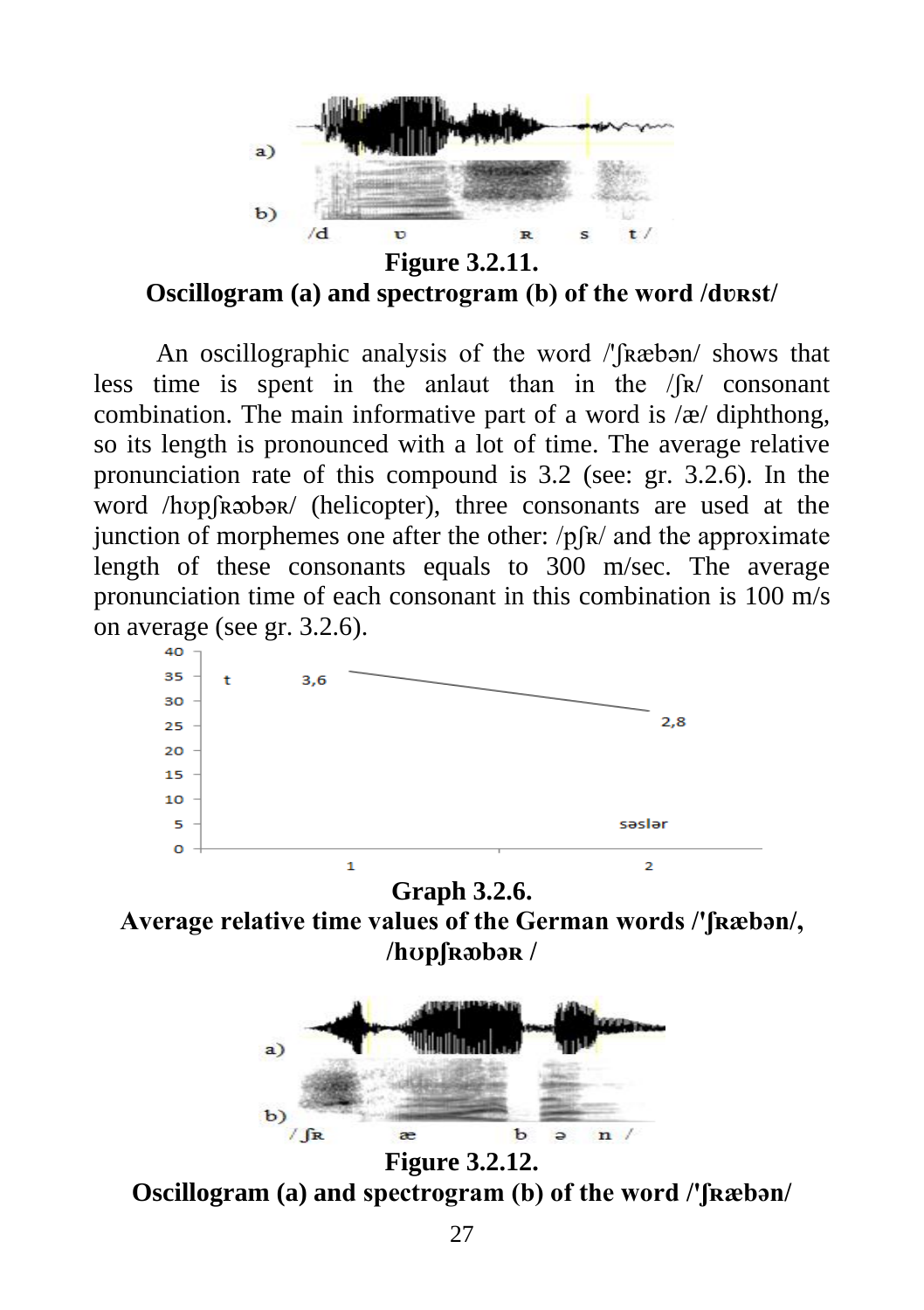

**Oscillogram (a) and spectrogram (b) of the word /hopf rabak/** 

In the word /fenken/, which is realized in the middle position, /nk/ is 314 m/s of the combination of two consonants. It is a joint usage of a sonant and occlusive-explosive consonant. The average pronunciation speed is 1.7 m/s (see gr. 3.2.7). The sonant  $\frac{1}{i}$  is pronounced relatively briefly in the word /falʃ/, but is characterized by a high index /ʃ/ to the second component of the compound. The average relative length in the consonant compound is 2.2 m/sec (see gr. 3.2.7).



**Average relative tenses of German words /ʃɛnken/, /falʃ/, /ʃɛnken/**

We see the same picture in the word  $f\mathbb{E}$  (meat). In this the so-called /fl/ consonant combination, the time taken was 1.9: 1.6 m/s. The main tempo of the word falls on the combination of  $\alpha$  / $\alpha$  /. The average sounding length of the so-called consonant compounds is 1.7 m/s (see gr. 3.2.7).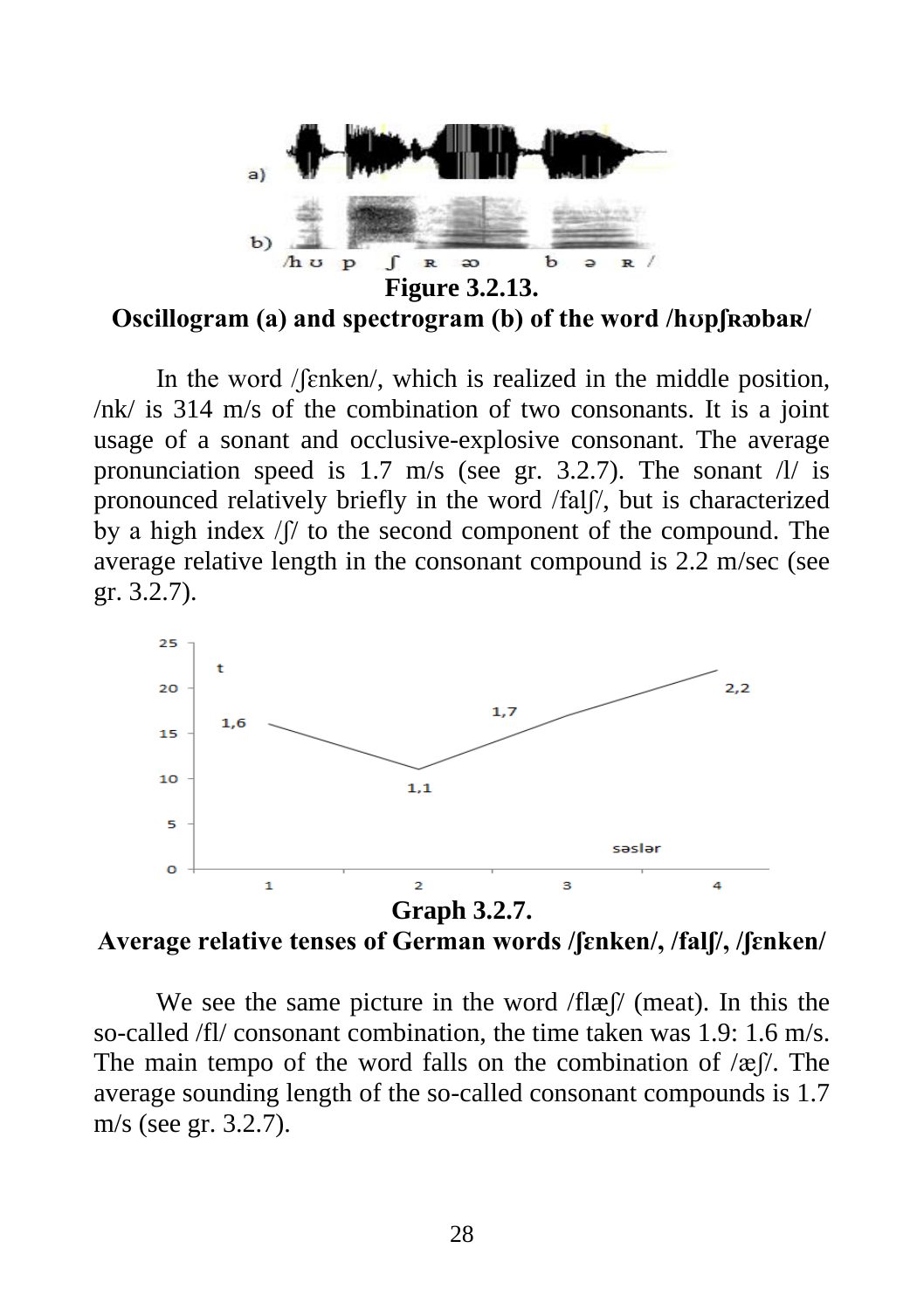

**Oscillogram (a) and spectrogram (b) of the word /ʃɛnken/**

Acoustic indicators of the oscillographically analyzed words /'ʃve:ʀ/, /fɛʀ'ʃvıʦ/ and /fɛʀ'ʃvımən/ in the first word /ʃv/ the average relative length of the consonant combination is 1.6 m/sec, in the word /fɛʀ'ʃvɪts/ /Rʃv/ the average relative length of the consonant compound is 2.2 m/sec, and in the word /fɛʀ'ʃvimən/ the average relative length of the consonant compound  $\sqrt{R/V}$  is 2.2 m/sec (see: gr. 3.2.8).



**Average relative time values of the German words /'ʃve: ʀ/, /fɛʀ'ʃvıʦ/ and /fɛʀ'ʃvımən/**



**Oscillograms of the words /'ʃve:ʀ/, /fɛʀ'ʃvıʦ/ and /fɛʀ'ʃvımən/**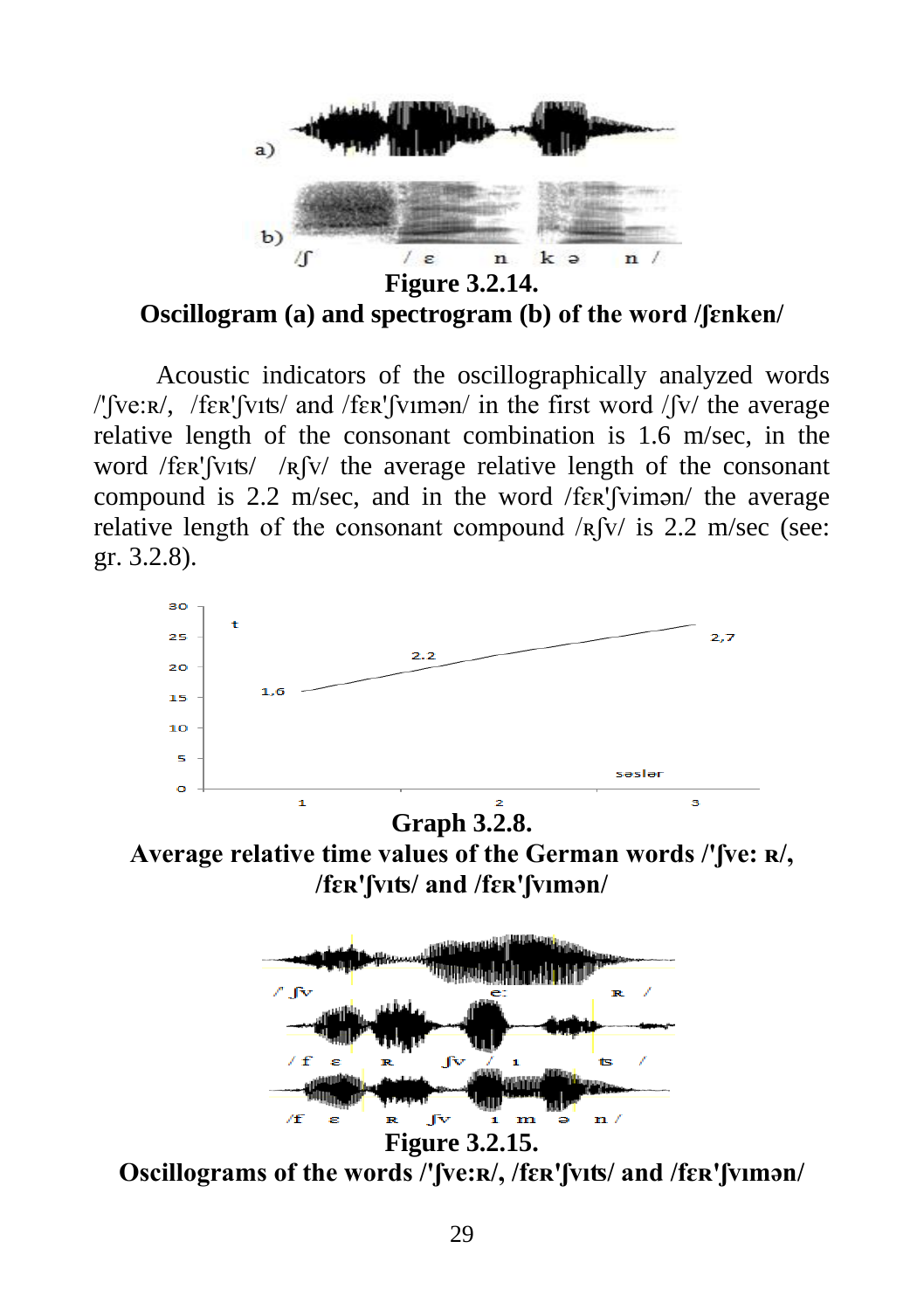The following **conclusions** were drawn from the analysis of the theoretical literature on phoneme combinations in Germanistics, including the acoustic parameters of three- and four-member consonant combinations in German:

1. The number of phoneme combinations in syntagm directly depends on the phoneme inventory of the language. While the richness of the phonological system provides the basis for the richness of phonemic combinations in syntagmatics, the limitations of the phoneme inventory in paradigmatics lead to a small number of phoneme combinations. The phonological system of the German language consists of forty phonemes, three of which are diphthongs  $/\infty$ ,  $\infty$ ,  $\infty$ , and three are affricates  $/\text{pf}$ , ts, tf.

2. Existing affricates and diphthongs in the phonological system have a negative impact on the number of phoneme combinations in the syntagmatics of that language, i.e the number of phoneme combinations in the language where diphthongs and affricates are less.

3. According to the items accepted in the research work a combinational analysis of the language material shows that the possible phoneme combinations from theoretical point of view do not coincide in ratio with concrete phoneme combinations.

4. The small number of phonemes in the word structure affects on the increase in the time spent on the separate components of the consonant combinations in the language. A large number of syllables in a word reduces the time spent on each component of the separate phonemes in the word, including the consonant combination. This fact has a linguistic basis, i.e. in such words each phoneme carries a large information load, and therefore it takes more time to recognize these words. An increase in the number of time so-called phonemes reduces the functional load of the components of individual phonemes, including consonant compounds. This fact can be explained by the theory that the phonetic cover is important in the recognition of a word.

5. Distributive and statistical analysis of the language material shows that no more than three consonants can be used in a word in German, and up to seven consonant combinations can occur in a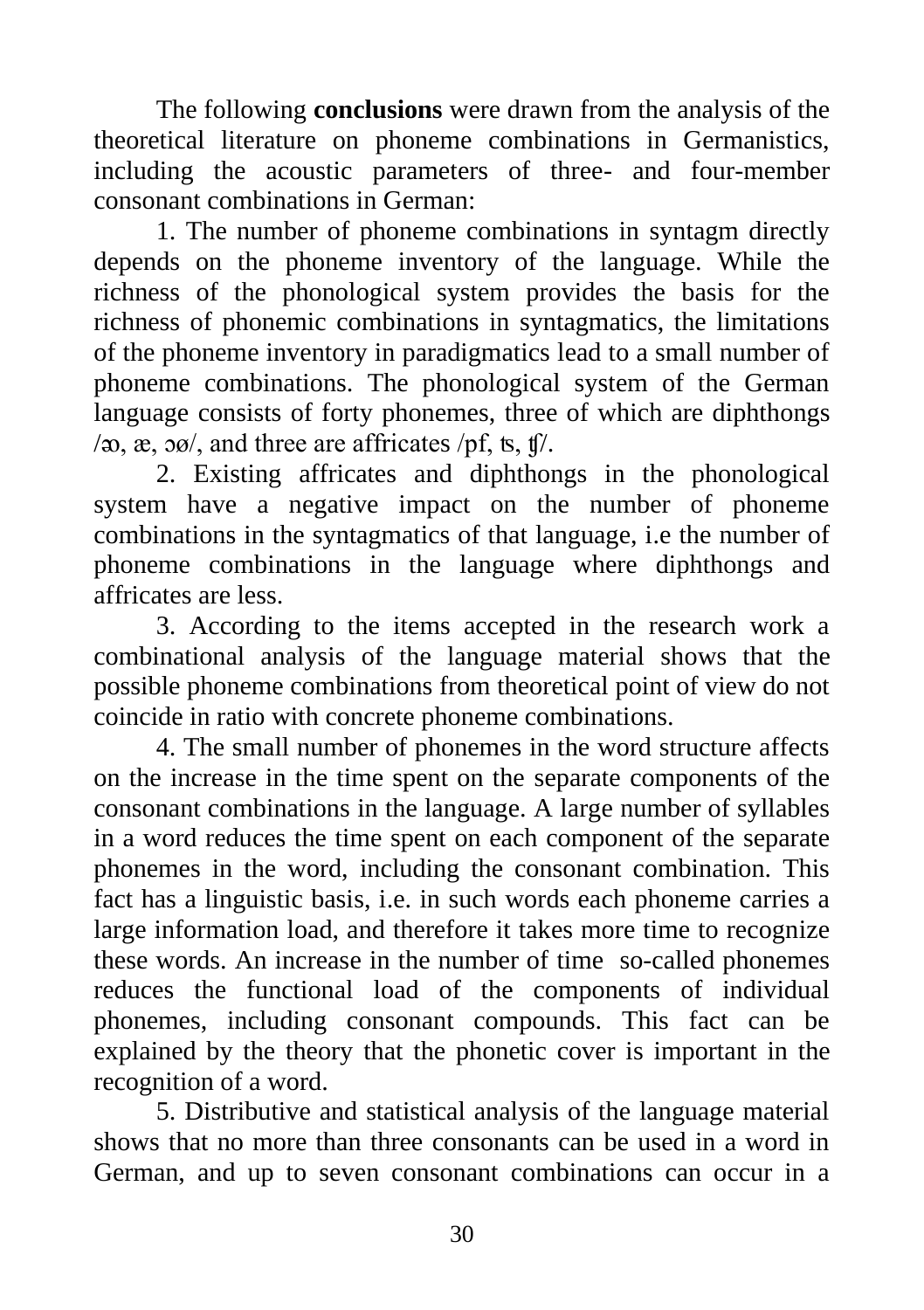morpheme junction (in the middle of a word). For example, /'herpst ftra:se/ seven consonants are used in succession in the structure of the word.

6. The results of the language material we are researching do not coincide with the statistical indicators of lexemes in the dictionary. While there are many three- and four-member combinations in the dictionary, but in the text we have studied, the consonant combinations can be explained mainly as follows: within a morpheme two-member phoneme combinations represent a majority, at the junction of morphems three-four member consonant combinations are often met. In consonant compounds, one or both of the components are sonants: l, n, m, ʀ, ŋ.

7. In the analyzed text from the total number of syllables monosyllabic, disyllabic and trisyllabic ones are 72 persent, 14 percent of all the text are four-syllable, 6,5 persent are five-syllable words, 4 persent are six-syllable, 2 persent are seven-syllable words.

8. Inspite of the richness of the syllable model in German fourand five-syllable consonant combinations at the beginning of the word are not met in German; all the possible trisyllablic consonant combinations at the beginning of the word are ten times less than in the end of the word.

9. In consonant combinations, sonants are processed in preposition or postposition (end). If in compound word or on the junction of morphemes are used an explosive consonant or one fricative, so in these cases the beginning consonant of these compounds or their end will be sonants.

10. The results of the experimental-phonetic analysis of selected words containing two-, three- and four-consonant combinations in German in the research work can be summarized as follows: although the length of consonant combinations at the beginning and middle of the word is relatively low, in consonant combinations realized in the postposition, time consumption is high. The timing of the prevocal and postvocal combinations in a word depends on the acoustic quality of the vowel in the word - its shortness and length. Acoustic analysis also confirms that the total

31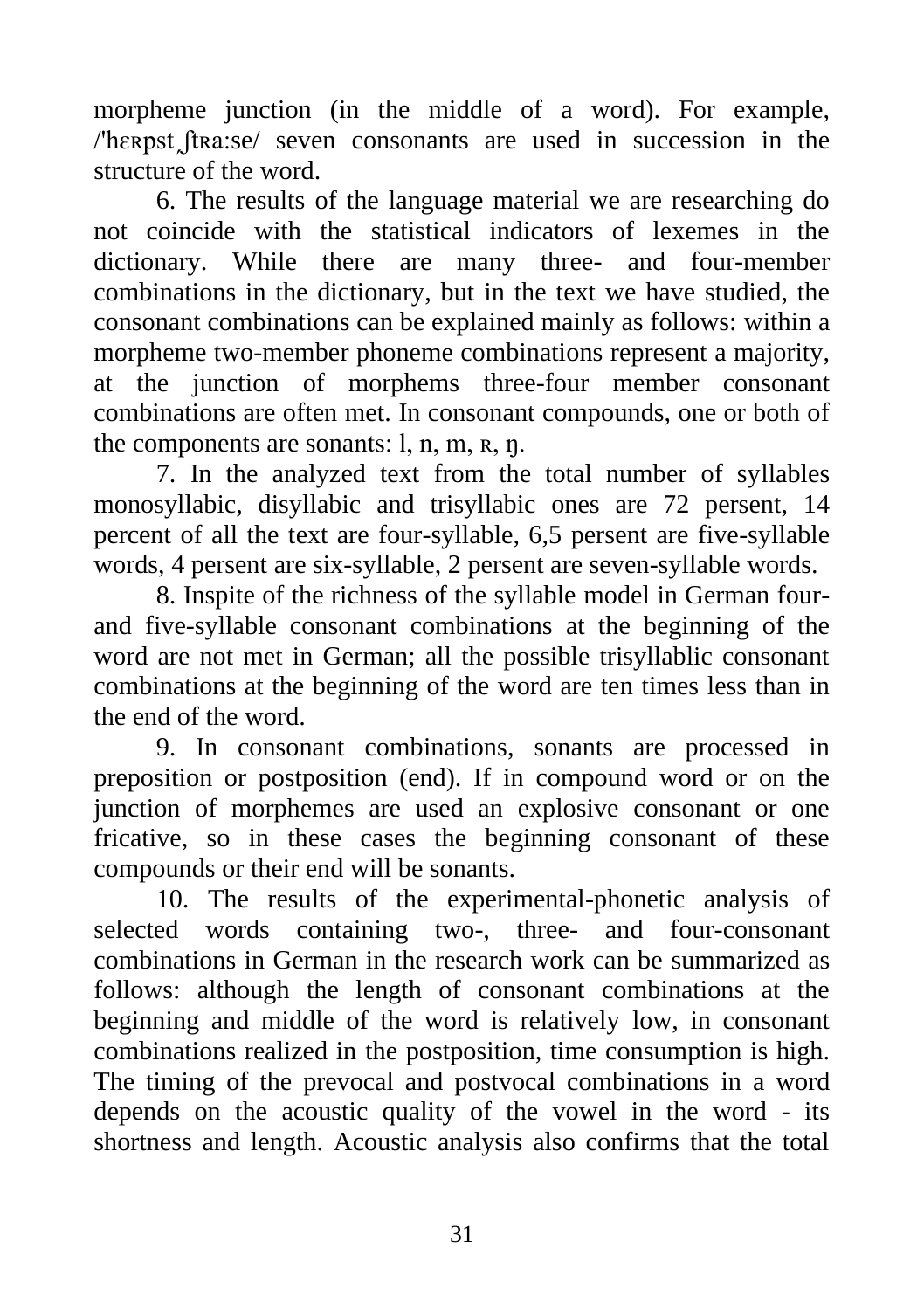time consumption of a word is inversely proportional to the number of its components (vowels and consonants).

11. So for as the syllable at the end of the word has a greater load due to the time index, the consonant compounds in it are expressed with higher tenses. This can be explained by the general prosodic structure of the word, i.e. when completeness or enumeration intonation occurs at the end of words, the auslaut of the word is set against the anlaut.

12. The research work carried out gives a necessary linguistic material for the implementation of methodical system which provides the consideration into account the specific reguliarities of teaching German language to Azerbaijan – speaking audience. All these form the practical perspectives of the work.

## **The following articles were published regarding the topic:**

- 1. On the experimental-phonetik research of consonant combinations in German and the Azerbaijani languages  $// -$ Baku: Foreign languages in Azerbaijan,  $-2009$ . №3/4,  $- p$ . 26-30 (in the Azerbaijani).
- 2. About some problems of phonotactics in German language  $// -$ Baku: Foreign languages in Azerbaijan,  $-2010$ .  $\mathbb{N}^2/3$ ,  $-$  p. 34-38 (in the Azerbaijani).
- 3. On the main causes of interferencia in language learning.// "The 60 – year jubilee of indepent activity of German language faculty. Proceedings of scientific-practical conference, – Baku,  $-2010$ ,  $- p. 94-95$  (in the Azerbaijani).
- 4. The research of orphophonic peculiarities in the realization of phonological system // "The actual problems of speech culture and terminology". Materials of Republican scientific conference,  $-$  Baku,  $-$  2011,  $-$  p. 41-45 (in the Azerbaijani).
- 5. On the importance of phoneme combinations in language learning // The actual problems of teaching foreign languages. Republican Scientific Conference, – Baku, – 2012, – p. 202 (in the Azerbaijani).
- 6. On the role of combinatorial models in language learning // Materials of International scientific-practical conference. "The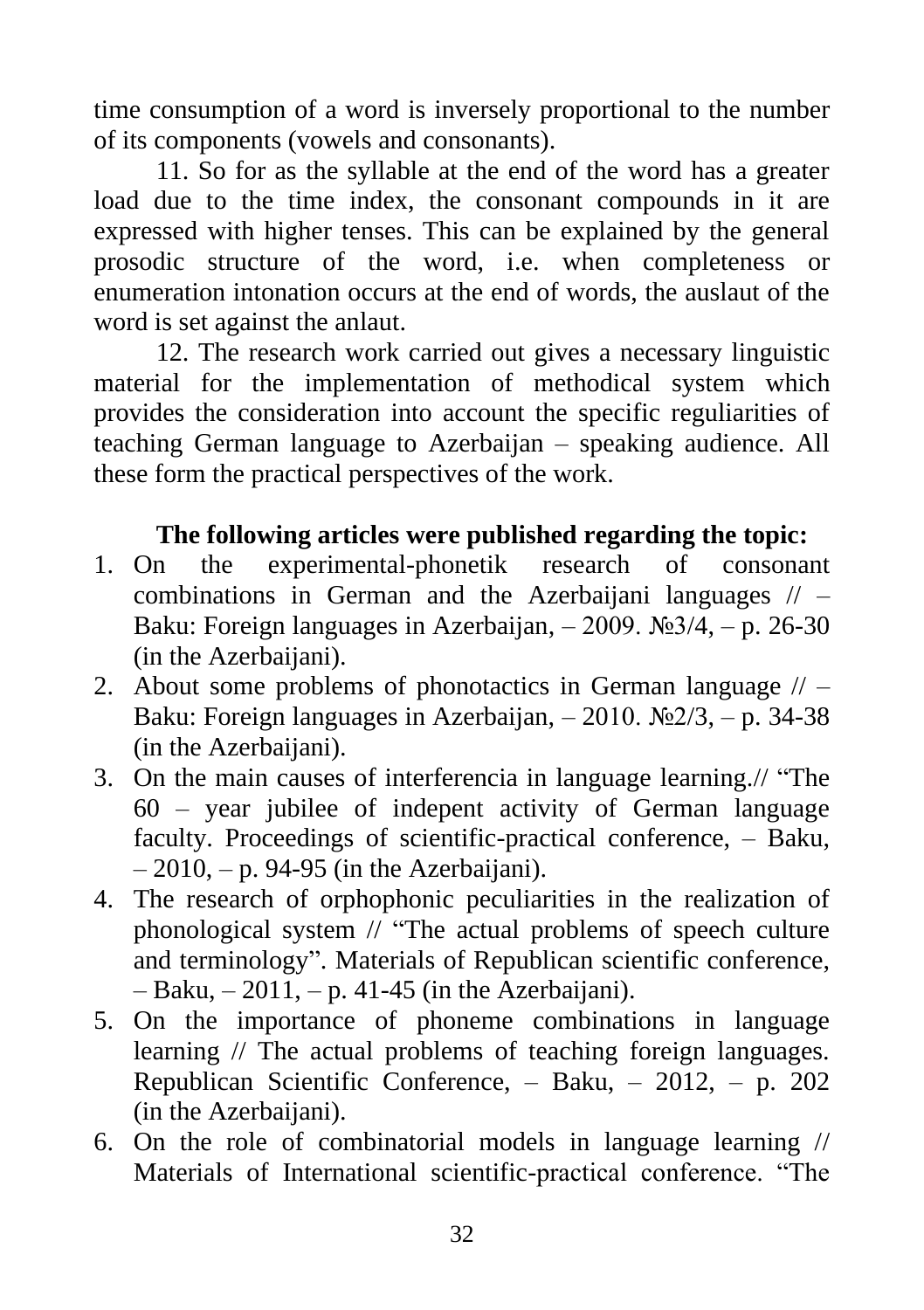actual problems of teaching foreign languages" dedicated to the 90 – year anniversary of National Leader Heydar Aliyev, – Baku, – May 6-7, – 2013, – p. 119 (in the Azerbaijani).

- 7. On the syntagmatic structure of the word  $//-$  Baku: Foreign languages in Azerbaijan,  $-2014$ . No  $2$ ,  $-$  p. 37-42 (in the Azerbaijani).
- 8. On the segmental organization of the word in language  $//$  Baku: Azerbaijan National Academy of Sciences (ANAS), Transactions of the Institute of Linguistics,  $-2015$ . N<sup>o</sup><sub>1</sub>,  $-$  p. 160-163 (in the Azerbaijani).
- 9. Syllable models in German and the Azerbaijani languages // Poltava: Poltava National Pedagogical University named after V.G.Korolenko. Philological sciences, – 2015. №23, – p. 94-98 (in Russian).
- 10. On the methods of combinational analysis // Azerbaijan University of Languages. The Institute of Philology of Siberian branch of Russia Academy of Sciences. Proceedings of International Scientific Conference on the actual problems of cognitive and applied linguistics, – Baku, Azerbaijan, – October  $20-21$ ,  $-2016$ ,  $- p. 259-261$  (in the Azerbaijani).
- 11. On some peculiarities of the sentence intonation //– Baku: Science, Problems of terminology,  $-2016$ .  $- p$ . 165-170 (in the Azerbaijani).
- 12. Some orthographic and orphoepic coincidence in German and the Azerbaijani languages // – Baku: ANAS, The Institute of Linguistics named after Nasimi. Researches, – 2017. №4, – p.137-145 (in the Azerbaijani).
- 13. Experimental phonetic analysis of consonant combinations in the modern German language // Modern problems of applied linguistics. The proceedings of International Scientific Conference,  $-$  Baku,  $-$  October 25-26,  $-$  2018,  $-$  p. 12 (in the Azerbaijani).
- 14. The results of combinational variants of vowel combinations in the modern German language (1) //– Baku: Transactions of the Institute of Linguistics,  $-2018$ . No  $2$ ,  $- p$ . 317-327 (in the Azerbaijani).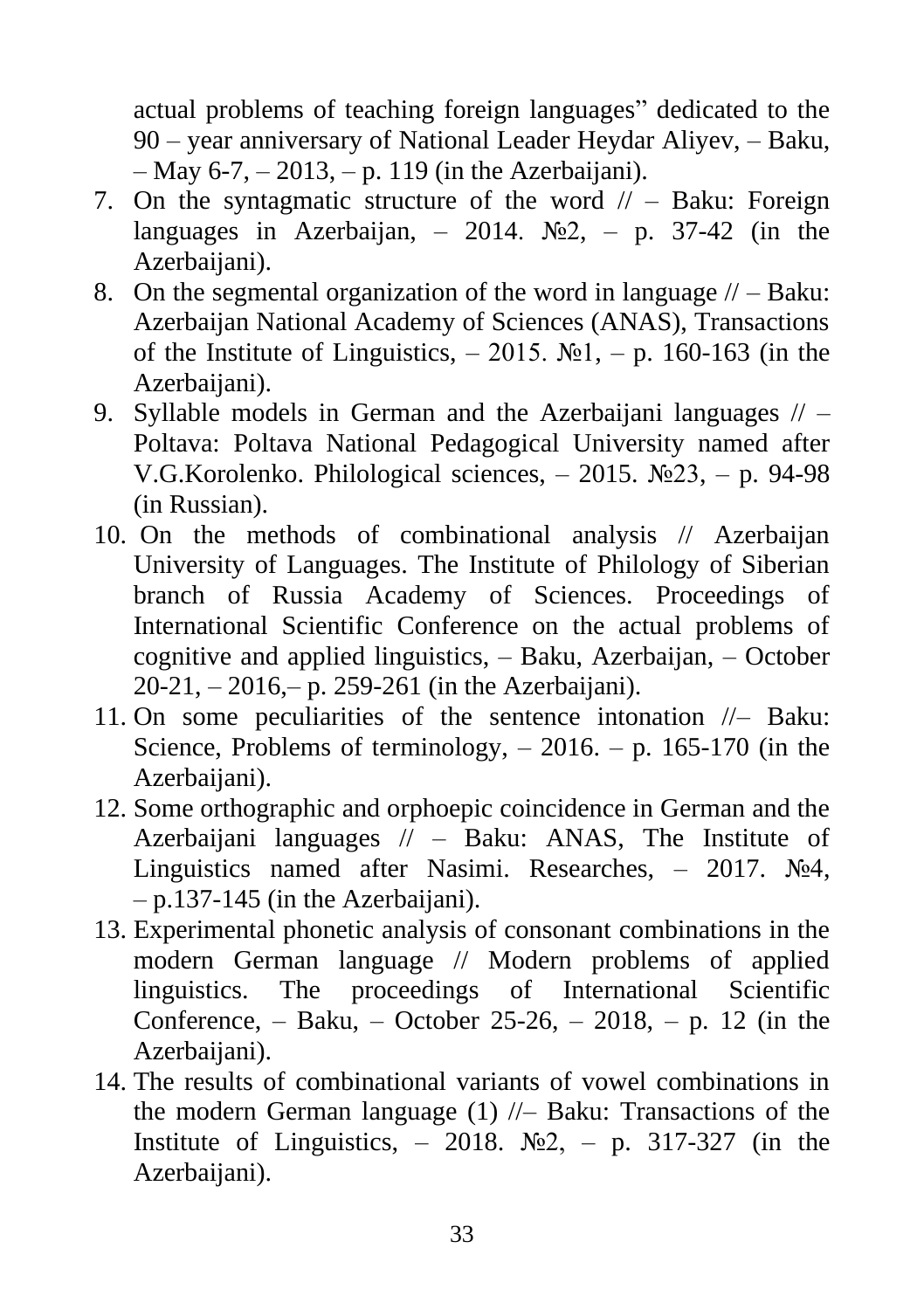- 15. About the phoneme system in German language // Informational technology as the base of effective innovative development. Collection of articles of Scientific – publishing centre "AETERNA", – Taganrog, –August 19, – 2019, – p. 65-68 (in Russian).
- 16. The peculiarities of pronunciation of consonant combinations in German language  $//-$  Baku: Problems of terminology,  $-2019$ .  $-$  p. 169-173 (in the Azerbaijani).
- 17. The results of combinational variants of vowel combinations in the modern German language. (2)  $//$  – Baku: Transactions of the Institute of Linguistics,  $-2019$ . No  $2$ ,  $- p.105$ -108 (in the Azerbaijani).
- 18. The distribution of consonants in German language  $\mathcal{U}$  Baku: Science, Problems of terminology,  $-2021$ . No<sub>1</sub>,  $-$  p. 114-117 (in the Azerbaijani).
- 19. On the research of phonemic system of German language // The XIV International Scientific Symposium "A person in history" dedicated to the  $140<sup>th</sup>$  anniversary of the founder of modern Turkey Mustafa Kemal Ataturk, –Turkey: Ankara,– May 26,  $-2021$ ,  $- p.116-121$  (in Turkey).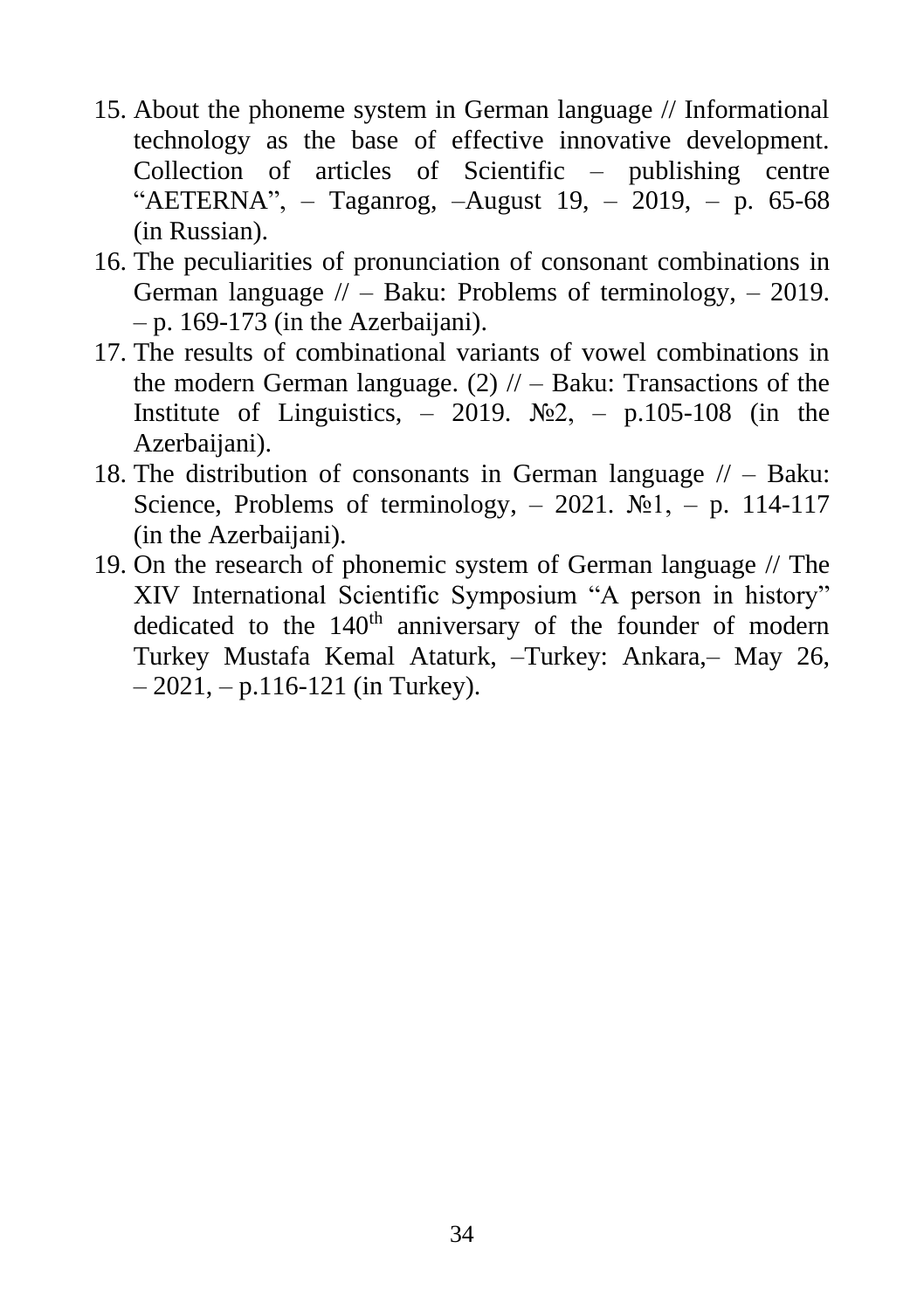The defense will be held on  $\ell^2$   $\frac{\partial^2 u}{\partial x^2}$  2022 at  $\ell^2$  at the meeting of the Dissertation council ED 2.12 of Supreme Attestation Commission under the President of the Republic of Azerbaijan operating at Azerbaijan University of Languages.

Address: AZ 1014, Baku, Rashid Behbudov Street, 134.

Dissertation is accessible at the Azerbaijan University of Languages Library.

Electronic versions of dissertation and its abstract are available on the official website of the Azerbaijan University of Languages.

Abstract was sent to the required addresses on  $\mathcal{Q}_{\epsilon}$   $\mathcal{U}$   $\mathcal{U}$  2022.